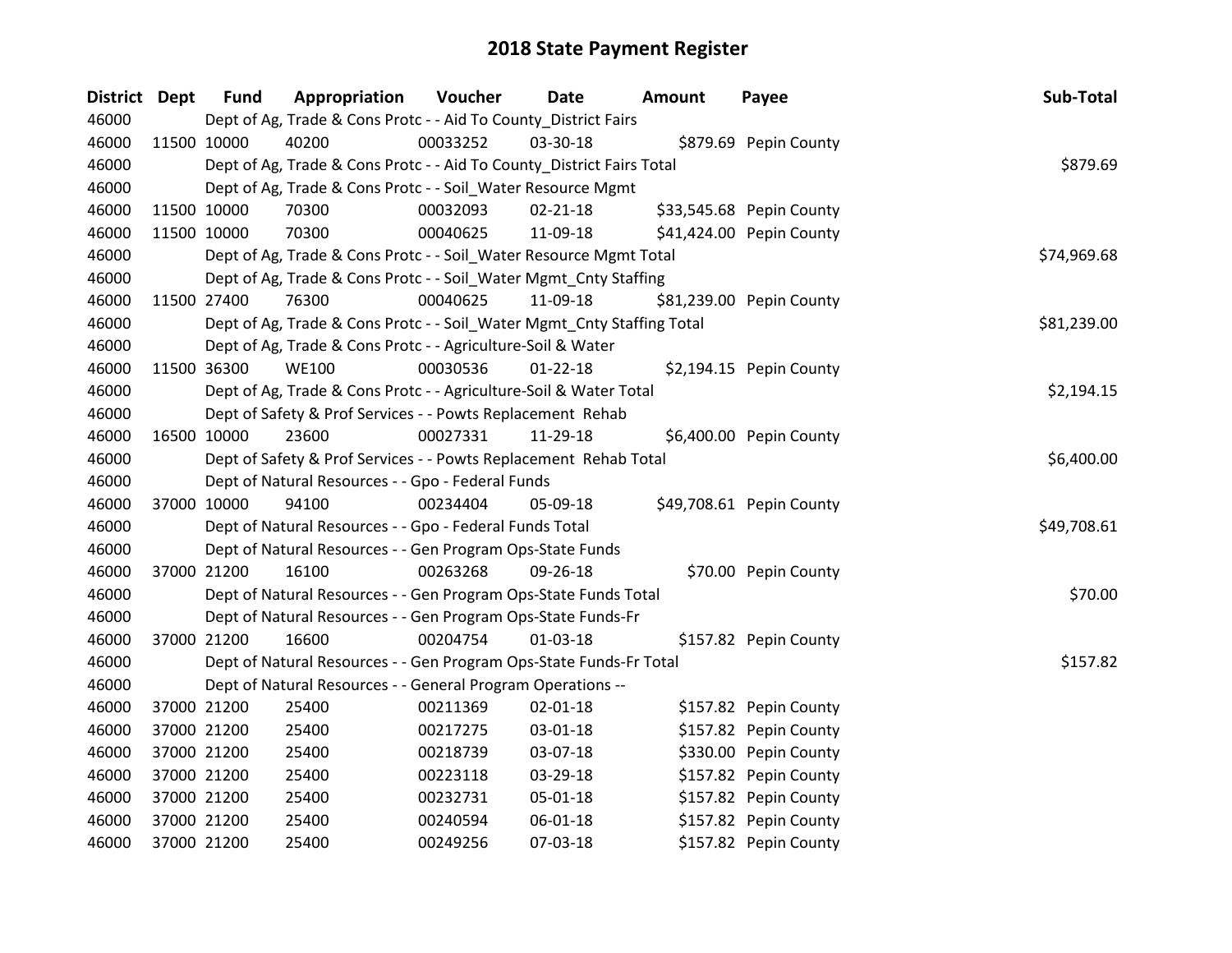| District Dept | <b>Fund</b> | Appropriation                                                     | Voucher  | <b>Date</b>    | <b>Amount</b> | Payee                    | Sub-Total   |
|---------------|-------------|-------------------------------------------------------------------|----------|----------------|---------------|--------------------------|-------------|
| 46000         | 37000 21200 | 25400                                                             | 00250810 | $07 - 12 - 18$ |               | \$90.00 Pepin County     |             |
| 46000         | 37000 21200 | 25400                                                             | 00256174 | 08-01-18       |               | \$50.88 Pepin County     |             |
| 46000         | 37000 21200 | 25400                                                             | 00256323 | 08-01-18       |               | \$157.82 Pepin County    |             |
| 46000         | 37000 21200 | 25400                                                             | 00264301 | 09-04-18       |               | \$315.64 Pepin County    |             |
| 46000         | 37000 21200 | 25400                                                             | 00270329 | 10-01-18       |               | \$315.64 Pepin County    |             |
| 46000         | 37000 21200 | 25400                                                             | 00277050 | 11-01-18       |               | \$157.82 Pepin County    |             |
| 46000         | 37000 21200 | 25400                                                             | 00282787 | 11-30-18       |               | \$270.00 Pepin County    |             |
| 46000         | 37000 21200 | 25400                                                             | 00282826 | 12-06-18       |               | \$315.64 Pepin County    |             |
| 46000         | 37000 21200 | 25400                                                             | 00286081 | 12-19-18       |               | \$450.00 Pepin County    |             |
| 46000         | 37000 21200 | 25400                                                             | 00287725 | 12-28-18       |               | \$157.82 Pepin County    |             |
| 46000         |             | Dept of Natural Resources - - General Program Operations -- Total |          |                |               |                          | \$3,558.18  |
| 46000         |             | Dept of Natural Resources - - Gpo--State Funds                    |          |                |               |                          |             |
| 46000         | 37000 21200 | 36100                                                             | 00204754 | 01-03-18       |               | \$78.91 Pepin County     |             |
| 46000         | 37000 21200 | 36100                                                             | 00211369 | $02 - 01 - 18$ |               | \$78.91 Pepin County     |             |
| 46000         | 37000 21200 | 36100                                                             | 00217275 | 03-01-18       |               | \$78.91 Pepin County     |             |
| 46000         | 37000 21200 | 36100                                                             | 00223118 | 03-29-18       |               | \$78.91 Pepin County     |             |
| 46000         | 37000 21200 | 36100                                                             | 00232731 | 05-01-18       |               | \$78.91 Pepin County     |             |
| 46000         | 37000 21200 | 36100                                                             | 00240594 | 06-01-18       |               | \$78.91 Pepin County     |             |
| 46000         | 37000 21200 | 36100                                                             | 00249256 | 07-03-18       |               | \$78.91 Pepin County     |             |
| 46000         | 37000 21200 | 36100                                                             | 00256323 | 08-01-18       |               | \$78.91 Pepin County     |             |
| 46000         | 37000 21200 | 36100                                                             | 00264301 | 09-04-18       |               | \$157.82 Pepin County    |             |
| 46000         | 37000 21200 | 36100                                                             | 00270329 | $10 - 01 - 18$ |               | \$157.82 Pepin County    |             |
| 46000         | 37000 21200 | 36100                                                             | 00277050 | 11-01-18       |               | \$78.91 Pepin County     |             |
| 46000         | 37000 21200 | 36100                                                             | 00282826 | 12-06-18       |               | \$157.82 Pepin County    |             |
| 46000         | 37000 21200 | 36100                                                             | 00287725 | 12-28-18       |               | \$78.91 Pepin County     |             |
| 46000         |             | Dept of Natural Resources - - Gpo--State Funds Total              |          |                |               |                          | \$1,262.56  |
| 46000         |             | Dept of Natural Resources - - Wildlife Damage Claims & Abat       |          |                |               |                          |             |
| 46000         | 37000 21200 | 55300                                                             | 00222326 | 03-30-18       |               | \$2,461.50 Pepin County  |             |
| 46000         |             | Dept of Natural Resources - - Wildlife Damage Claims & Abat Total |          |                |               |                          | \$2,461.50  |
| 46000         |             | Dept of Natural Resources - - Ra- Snowmobile Trail Areas          |          |                |               |                          |             |
| 46000         | 37000 21200 | 57500                                                             | 00280988 | 11-23-18       |               | \$17,955.00 Pepin County |             |
| 46000         |             | Dept of Natural Resources - - Ra- Snowmobile Trail Areas Total    |          |                |               |                          | \$17,955.00 |
| 46000         |             | Dept of Natural Resources - - Resaids - Pymt In Lieu Tax Fed      |          |                |               |                          |             |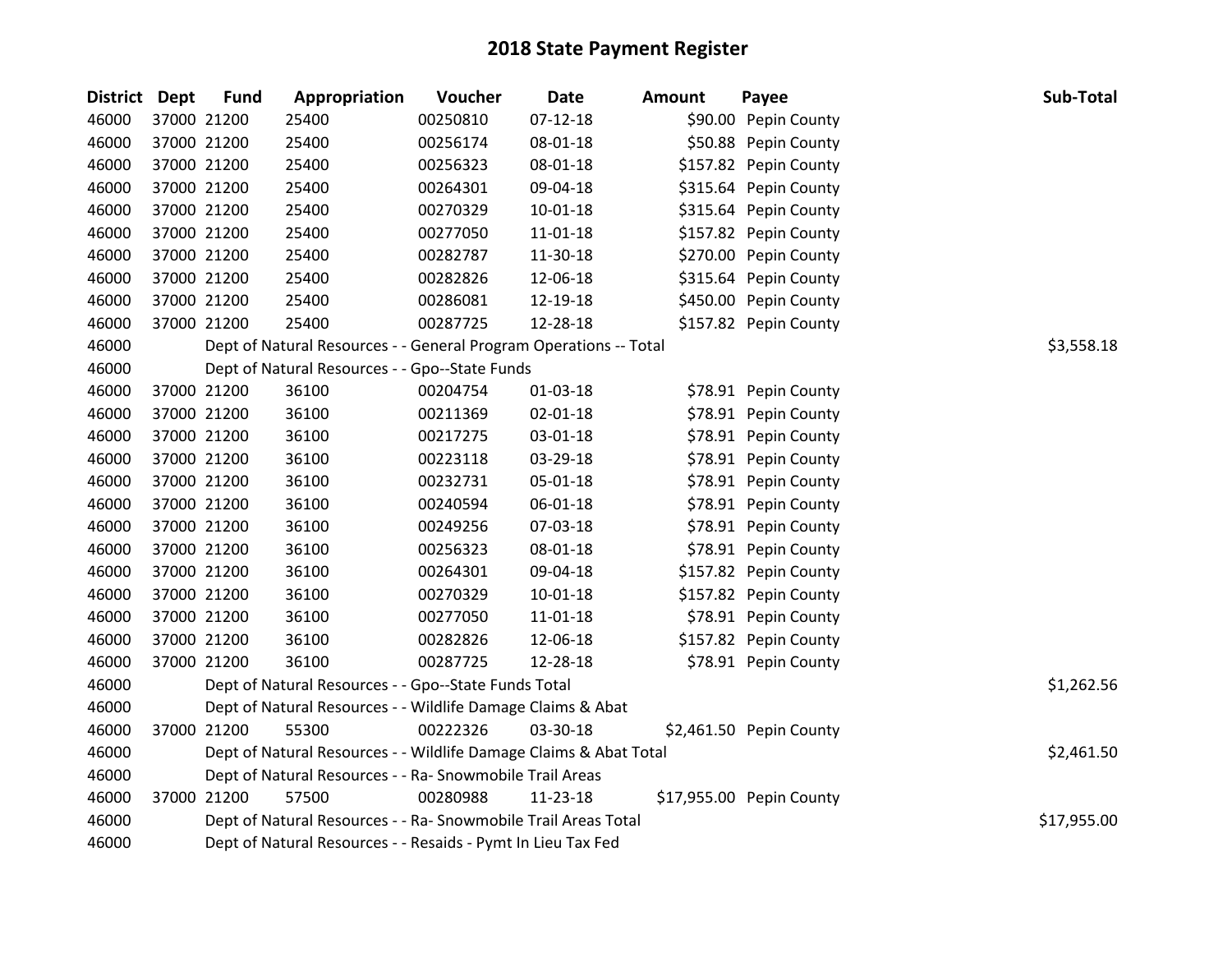| <b>District</b> | <b>Dept</b> | <b>Fund</b> | Appropriation                                                      | Voucher  | <b>Date</b>    | <b>Amount</b> | Payee                     | Sub-Total    |
|-----------------|-------------|-------------|--------------------------------------------------------------------|----------|----------------|---------------|---------------------------|--------------|
| 46000           |             | 37000 21200 | 58400                                                              | 00270441 | $10 - 01 - 18$ |               | \$241.00 Pepin County     |              |
| 46000           |             |             | Dept of Natural Resources - - Resaids - Pymt In Lieu Tax Fed Total |          |                |               |                           | \$241.00     |
| 46000           |             |             | Dept of Natural Resources - - Gpo--State Funds                     |          |                |               |                           |              |
| 46000           |             | 37000 21200 | 86100                                                              | 00282887 | 12-20-18       |               | \$9.00 Pepin County       |              |
| 46000           |             |             | Dept of Natural Resources - - Gpo--State Funds Total               |          |                |               |                           | \$9.00       |
| 46000           |             |             | Dept of Natural Resources - - Fin Asst For Responsible Units       |          |                |               |                           |              |
| 46000           |             | 37000 27400 | 67000                                                              | 00235572 | $05 - 11 - 18$ |               | \$65,277.11 Pepin County  |              |
| 46000           |             |             | Dept of Natural Resources - - Fin Asst For Responsible Units Total |          |                |               |                           | \$65,277.11  |
| 46000           |             |             | Dept of Natural Resources - - Recycling Consolidation Grants       |          |                |               |                           |              |
| 46000           |             | 37000 27400 | 67300                                                              | 00235572 | $05 - 11 - 18$ |               | \$2,111.17 Pepin County   |              |
| 46000           |             |             | Dept of Natural Resources - - Recycling Consolidation Grants Total |          |                |               |                           | \$2,111.17   |
| 46000           |             |             | Dept of Natural Resources - - Land Acquisition                     |          |                |               |                           |              |
| 46000           |             | 37000 36300 | <b>TA100</b>                                                       | 00216512 | 02-28-18       |               | \$30.00 Pepin County      |              |
| 46000           |             | 37000 36300 | TA100                                                              | 00216513 | 02-28-18       |               | \$30.00 Pepin County      |              |
| 46000           |             | 37000 36300 | TA100                                                              | 00234161 | 05-08-18       |               | \$30.00 Pepin County      |              |
| 46000           |             | 37000 36300 | <b>TA100</b>                                                       | 00252946 | $07-17-18$     |               | \$6.00 Pepin County       |              |
| 46000           |             | 37000 36300 | <b>TA100</b>                                                       | 00279539 | $11 - 14 - 18$ |               | \$6.00 Pepin County       |              |
| 46000           |             |             | Dept of Natural Resources - - Land Acquisition Total               |          |                |               |                           | \$102.00     |
| 46000           |             |             | WI Dept of Transportation - - Eldly&Disa Co/Aid Sf                 |          |                |               |                           |              |
| 46000           |             | 39500 21100 | 16800                                                              | 00229654 | 03-14-18       |               | \$70,970.00 Pepin County  |              |
| 46000           |             |             | WI Dept of Transportation - - Eldly&Disa Co/Aid Sf Total           |          |                |               |                           | \$70,970.00  |
| 46000           |             |             | WI Dept of Transportation - - Trans Aids To Co.-Sf                 |          |                |               |                           |              |
| 46000           |             | 39500 21100 | 19000                                                              | 00203658 | $01 - 02 - 18$ |               | \$82,987.79 Pepin County  |              |
| 46000           |             | 39500 21100 | 19000                                                              | 00267866 | 07-02-18       |               | \$165,975.58 Pepin County |              |
| 46000           |             | 39500 21100 | 19000                                                              | 00301918 | 10-01-18       |               | \$82,987.81 Pepin County  |              |
| 46000           |             |             | WI Dept of Transportation - - Trans Aids To Co.-Sf Total           |          |                |               |                           | \$331,951.18 |
| 46000           |             |             | WI Dept of Transportation - - Loc Rd Imp Prg St Fd                 |          |                |               |                           |              |
| 46000           |             | 39500 21100 | 27800                                                              | 00278493 | $07 - 25 - 18$ |               | \$1,216.25 Pepin County   |              |
| 46000           |             |             | WI Dept of Transportation - - Loc Rd Imp Prg St Fd Total           |          |                |               |                           | \$1,216.25   |
| 46000           |             |             | WI Dept of Transportation - - St Hwy Rehab, Sf                     |          |                |               |                           |              |
| 46000           |             | 39500 21100 | 36300                                                              | 00239352 | 04-05-18       |               | \$6.00 Pepin County       |              |
| 46000           |             | 39500 21100 | 36300                                                              | 00275105 | $07 - 13 - 18$ |               | \$26.00 Pepin County      |              |
| 46000           |             | 39500 21100 | 36300                                                              | 00275106 | $07-13-18$     |               | \$6.00 Pepin County       |              |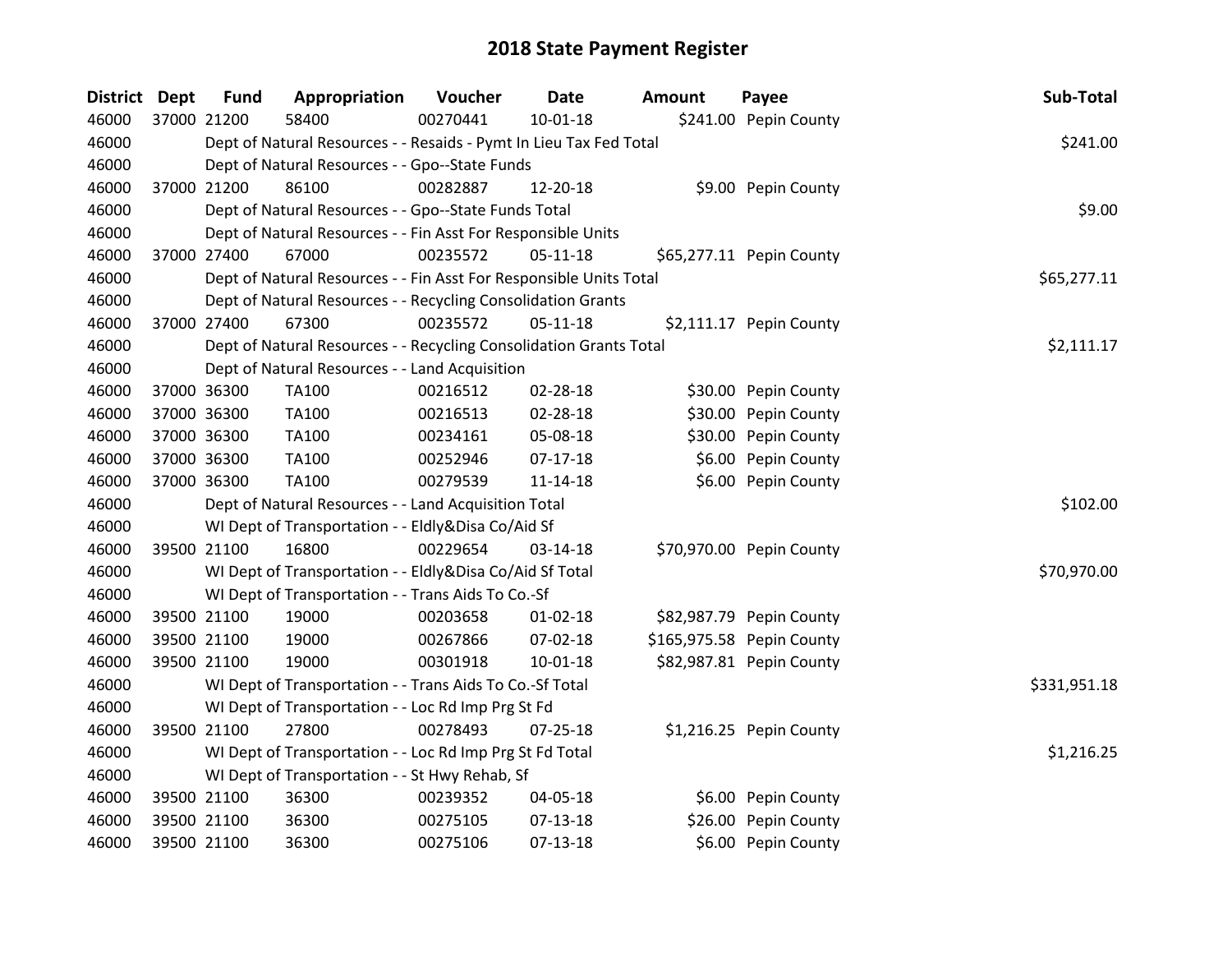| District Dept | <b>Fund</b> | Appropriation                                                | Voucher  | <b>Date</b>    | <b>Amount</b> | Payee                     | Sub-Total    |
|---------------|-------------|--------------------------------------------------------------|----------|----------------|---------------|---------------------------|--------------|
| 46000         | 39500 21100 | 36300                                                        | 00290316 | 08-24-18       |               | \$15.00 Pepin County      |              |
| 46000         |             | WI Dept of Transportation - - St Hwy Rehab, Sf Total         |          |                |               |                           | \$53.00      |
| 46000         |             | WI Dept of Transportation - - Hwy Mgmt & Opers Sf            |          |                |               |                           |              |
| 46000         | 39500 21100 | 36500                                                        | 00233059 | 03-23-18       |               | \$4,083.48 Pepin County   |              |
| 46000         | 39500 21100 | 36500                                                        | 00294432 | 09-14-18       |               | \$527.40 Pepin County     |              |
| 46000         | 39500 21100 | 36500                                                        | 00294762 | 09-10-18       |               | \$22,645.92 Pepin County  |              |
| 46000         | 39500 21100 | 36500                                                        | 00308092 | 10-09-18       |               | \$29,207.57 Pepin County  |              |
| 46000         | 39500 21100 | 36500                                                        | 00319544 | 11-07-18       |               | \$11,761.57 Pepin County  |              |
| 46000         | 39500 21100 | 36500                                                        | 00331390 | 12-14-18       |               | \$21,372.59 Pepin County  |              |
| 46000         |             | WI Dept of Transportation - - Hwy Mgmt & Opers Sf Total      |          |                |               |                           | \$89,598.53  |
| 46000         |             | WI Dept of Transportation - - Routine Maint Sf               |          |                |               |                           |              |
| 46000         | 39500 21100 | 36800                                                        | 00219839 | 02-08-18       |               | \$26,044.67 Pepin County  |              |
| 46000         | 39500 21100 | 36800                                                        | 00229116 | 03-12-18       |               | \$158,951.39 Pepin County |              |
| 46000         | 39500 21100 | 36800                                                        | 00233059 | 03-23-18       |               | \$1,468.18 Pepin County   |              |
| 46000         | 39500 21100 | 36800                                                        | 00238314 | 04-04-18       |               | \$23,241.93 Pepin County  |              |
| 46000         | 39500 21100 | 36800                                                        | 00257536 | 05-25-18       |               | \$57,842.02 Pepin County  |              |
| 46000         | 39500 21100 | 36800                                                        | 00257537 | 05-25-18       |               | \$64,093.94 Pepin County  |              |
| 46000         | 39500 21100 | 36800                                                        | 00267447 | 06-27-18       |               | \$67,009.04 Pepin County  |              |
| 46000         | 39500 21100 | 36800                                                        | 00287386 | 08-16-18       |               | \$33,123.17 Pepin County  |              |
| 46000         | 39500 21100 | 36800                                                        | 00288522 | 08-20-18       |               | \$32,346.35 Pepin County  |              |
| 46000         | 39500 21100 | 36800                                                        | 00288524 | 08-20-18       |               | \$72,312.69 Pepin County  |              |
| 46000         | 39500 21100 | 36800                                                        | 00294432 | 09-14-18       |               | \$30,943.44 Pepin County  |              |
| 46000         | 39500 21100 | 36800                                                        | 00294762 | 09-10-18       |               | \$8,112.58 Pepin County   |              |
| 46000         | 39500 21100 | 36800                                                        | 00308092 | 10-09-18       |               | \$47,373.48 Pepin County  |              |
| 46000         | 39500 21100 | 36800                                                        | 00312311 | $10-22-18$     |               | \$409.45 Pepin County     |              |
| 46000         | 39500 21100 | 36800                                                        | 00312323 | 10-18-18       |               | \$1,208.86 Pepin County   |              |
| 46000         | 39500 21100 | 36800                                                        | 00319544 | 11-07-18       |               | \$5,884.46 Pepin County   |              |
| 46000         | 39500 21100 | 36800                                                        | 00331390 | 12-14-18       |               | \$7,964.03 Pepin County   |              |
| 46000         |             | WI Dept of Transportation - - Routine Maint Sf Total         |          |                |               |                           | \$638,329.68 |
| 46000         |             | Department of Corrections - - Services For Community Correct |          |                |               |                           |              |
| 46000         | 41000 10000 | 10200                                                        | 00177383 | $01-19-18$     |               | \$188.48 Pepin County     |              |
| 46000         | 41000 10000 | 10200                                                        | 00183798 | $01 - 24 - 18$ |               | \$188.48 Pepin County     |              |
| 46000         | 41000 10000 | 10200                                                        | 00190616 | 02-23-18       |               | \$188.48 Pepin County     |              |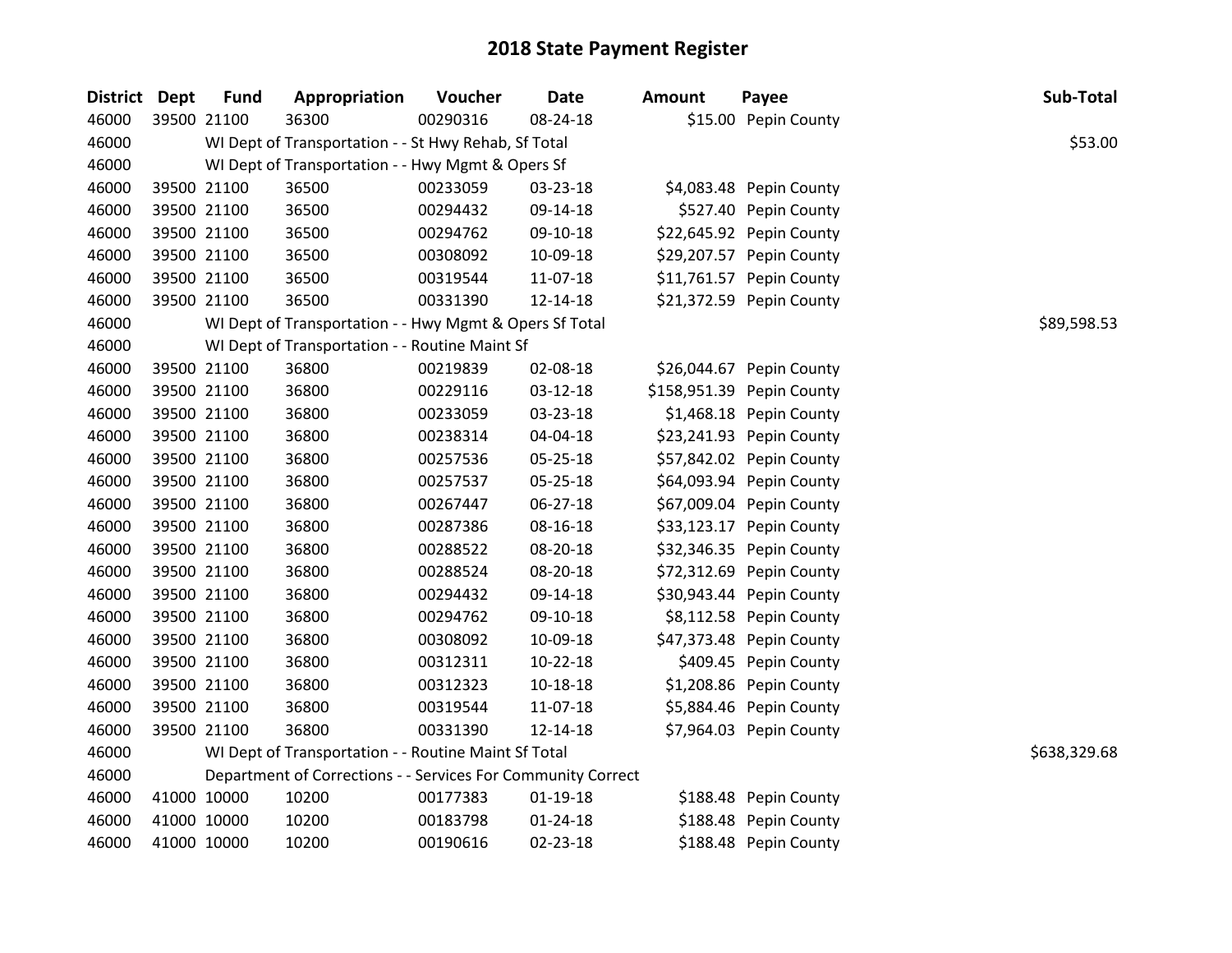| District Dept |             | <b>Fund</b> | Appropriation                                                      | Voucher  | <b>Date</b>    | Amount | Payee                                                                                                         | Sub-Total    |
|---------------|-------------|-------------|--------------------------------------------------------------------|----------|----------------|--------|---------------------------------------------------------------------------------------------------------------|--------------|
| 46000         | 41000 10000 |             | 10200                                                              | 00196621 | 03-21-18       |        | \$188.48 Pepin County                                                                                         |              |
| 46000         |             | 41000 10000 | 10200                                                              | 00203517 | 04-25-18       |        | \$188.48 Pepin County                                                                                         |              |
| 46000         | 41000 10000 |             | 10200                                                              | 00210793 | 05-25-18       |        | \$188.48 Pepin County                                                                                         |              |
| 46000         | 41000 10000 |             | 10200                                                              | 00219696 | 07-06-18       |        | \$188.48 Pepin County                                                                                         |              |
| 46000         | 41000 10000 |             | 10200                                                              | 00224561 | 07-25-18       |        | \$191.31 Pepin County                                                                                         |              |
| 46000         | 41000 10000 |             | 10200                                                              | 00230322 | 08-22-18       |        | \$191.31 Pepin County                                                                                         |              |
| 46000         | 41000 10000 |             | 10200                                                              | 00237426 | 09-25-18       |        | \$191.31 Pepin County                                                                                         |              |
| 46000         |             | 41000 10000 | 10200                                                              | 00244381 | 10-26-18       |        | \$191.31 Pepin County                                                                                         |              |
| 46000         |             | 41000 10000 | 10200                                                              | 00250259 | 11-23-18       |        | \$191.31 Pepin County                                                                                         |              |
| 46000         | 41000 10000 |             | 10200                                                              | 00256355 | $12 - 21 - 18$ |        | \$191.31 Pepin County                                                                                         |              |
| 46000         |             |             | Department of Corrections - - Services For Community Correct Total |          |                |        |                                                                                                               | \$2,467.22   |
| 46000         |             |             | Department of Corrections - - Corrections Contracts And Agre       |          |                |        |                                                                                                               |              |
| 46000         |             | 41000 10000 | 11400                                                              | 00185137 | 02-02-18       |        | \$1,595.26 Pepin County                                                                                       |              |
| 46000         |             | 41000 10000 | 11400                                                              | 00191789 | 03-01-18       |        | \$473.52 Pepin County                                                                                         |              |
| 46000         |             |             | Department of Corrections - - Corrections Contracts And Agre Total |          |                |        |                                                                                                               | \$2,068.78   |
| 46000         |             |             |                                                                    |          |                |        | Department of Corrections - - Reimbursing Counties For Probation, Extended Supervision And Parole Holds       |              |
| 46000         | 41000 10000 |             | 11600                                                              | 00246165 | 11-02-18       |        | \$2,008.80 Pepin County                                                                                       |              |
| 46000         |             |             |                                                                    |          |                |        | Department of Corrections - - Reimbursing Counties For Probation, Extended Supervision And Parole Holds Total | \$2,008.80   |
| 46000         |             |             | Department of Corrections - - Probation, Parole And Extended       |          |                |        |                                                                                                               |              |
| 46000         |             | 41000 10000 | 18700                                                              | 00187277 | 02-07-18       |        | \$70.94 Pepin County                                                                                          |              |
| 46000         | 41000 10000 |             | 18700                                                              | 00246165 | 11-02-18       |        | \$151.20 Pepin County                                                                                         |              |
| 46000         |             |             | Department of Corrections - - Probation, Parole And Extended Total |          |                |        |                                                                                                               | \$222.14     |
| 46000         |             |             | Department of Health Services - - State/Federal Aids               |          |                |        |                                                                                                               |              |
| 46000         |             | 43500 10000 | 00000                                                              | 90808    | $01 - 02 - 18$ |        | \$36,151.00 Pepin County                                                                                      |              |
| 46000         |             | 43500 10000 | 00000                                                              | 90809    | 02-01-18       |        | \$9,057.00 Pepin County                                                                                       |              |
| 46000         | 43500 10000 |             | 00000                                                              | 90812    | 04-02-18       |        | \$160,715.00 Pepin County                                                                                     |              |
| 46000         |             | 43500 10000 | 00000                                                              | 90813    | 05-01-18       |        | \$7,841.00 Pepin County                                                                                       |              |
| 46000         |             | 43500 10000 | 00000                                                              | 90814    | 06-01-18       |        | \$12,182.00 Pepin County                                                                                      |              |
| 46000         |             | 43500 10000 | 00000                                                              | 90900    | 07-02-18       |        | \$61,610.00 Pepin County                                                                                      |              |
| 46000         | 43500 10000 |             | 00000                                                              | 90902    | 09-04-18       |        | \$85,608.00 Pepin County                                                                                      |              |
| 46000         | 43500 10000 |             | 00000                                                              | 90904    | 11-01-18       |        | \$50,836.00 Pepin County                                                                                      |              |
| 46000         | 43500 10000 |             | 00000                                                              | 90905    | 12-03-18       |        | \$8,898.00 Pepin County                                                                                       |              |
| 46000         |             |             | Department of Health Services - - State/Federal Aids Total         |          |                |        |                                                                                                               | \$432,898.00 |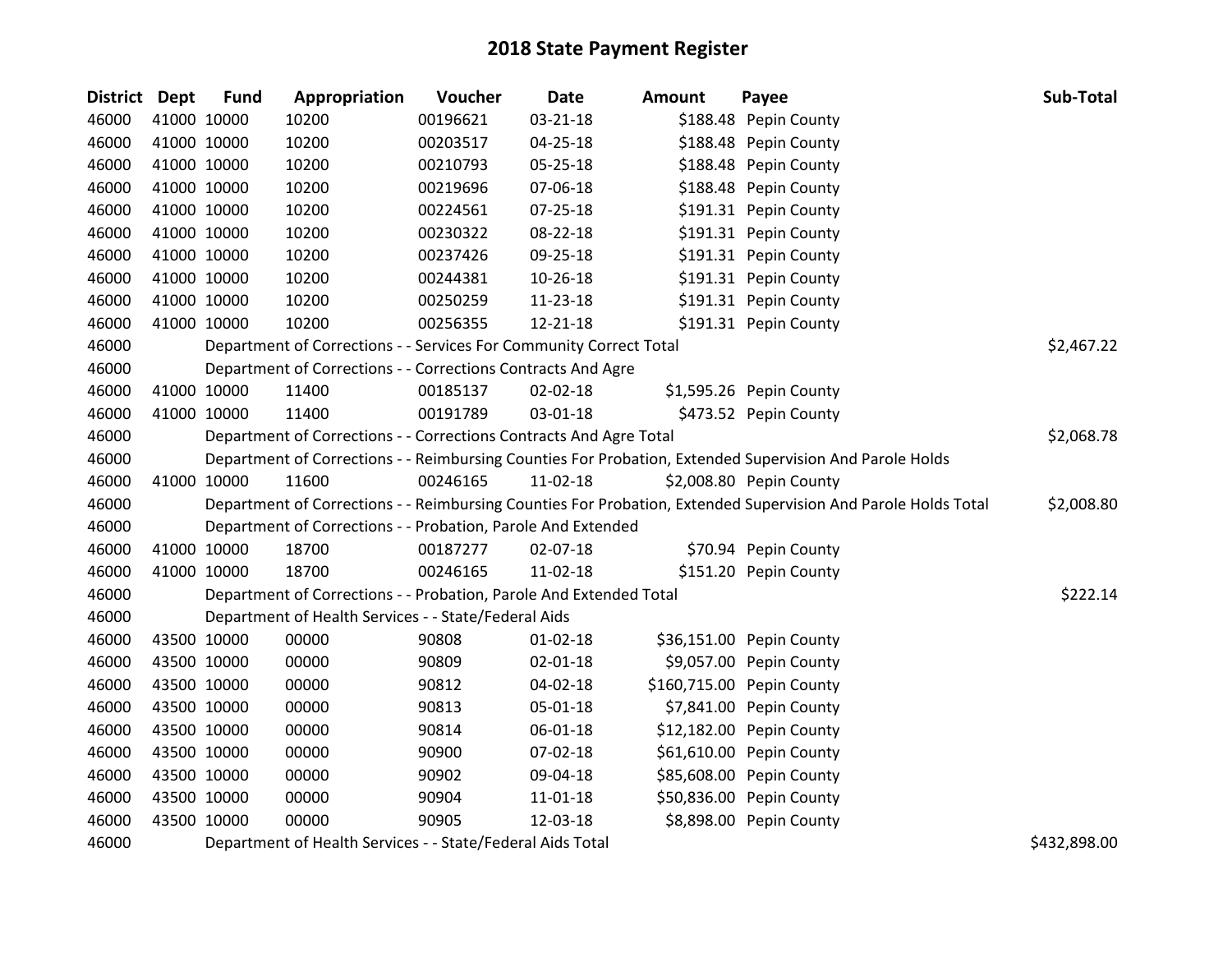| District Dept | <b>Fund</b> | Appropriation                                                          | Voucher  | <b>Date</b>    | <b>Amount</b> | Payee                    | Sub-Total  |
|---------------|-------------|------------------------------------------------------------------------|----------|----------------|---------------|--------------------------|------------|
| 46000         |             | Department of Health Services - - Federal Block Grant Aids -- Pr       |          |                |               |                          |            |
| 46000         | 43500 10000 | 19200                                                                  | 00244176 | 11-09-18       |               | \$6,497.90 Pepin County  |            |
| 46000         |             | Department of Health Services - - Federal Block Grant Aids -- Pr Total |          |                |               |                          | \$6,497.90 |
| 46000         |             | Department of Health Services - - General Program Operations           |          |                |               |                          |            |
| 46000         | 43500 10000 | 40100                                                                  | 00200390 | 04-18-18       |               | \$15.00 Pepin County     |            |
| 46000         | 43500 10000 | 40100                                                                  | 00212215 | 06-14-18       |               | \$15.00 Pepin County     |            |
| 46000         | 43500 10000 | 40100                                                                  | 00220035 | $07-19-18$     |               | \$1.50 Pepin County      |            |
| 46000         |             | Department of Health Services - - General Program Operations Total     |          |                |               |                          | \$31.50    |
| 46000         |             | Department of Health Services - - Medical Assistance State Admin       |          |                |               |                          |            |
| 46000         | 43500 10000 | 44000                                                                  | 00200390 | 04-18-18       |               | \$15.00 Pepin County     |            |
| 46000         | 43500 10000 | 44000                                                                  | 00212215 | 06-14-18       |               | \$15.00 Pepin County     |            |
| 46000         | 43500 10000 | 44000                                                                  | 00220035 | 07-19-18       |               | \$1.50 Pepin County      |            |
| 46000         |             | Department of Health Services - - Medical Assistance State Admin Total |          |                |               |                          | \$31.50    |
| 46000         |             | Dept of Children and Families - - Fees For Administrative Servic       |          |                |               |                          |            |
| 46000         | 43700 10000 | 23100                                                                  | 00033812 | 01-19-18       |               | \$5.00 Pepin County      |            |
| 46000         | 43700 10000 | 23100                                                                  | 00038271 | 04-18-18       |               | \$40.00 Pepin County     |            |
| 46000         | 43700 10000 | 23100                                                                  | 00042334 | $07-17-18$     |               | \$30.00 Pepin County     |            |
| 46000         | 43700 10000 | 23100                                                                  | 00045799 | 10-18-18       |               | \$5.00 Pepin County      |            |
| 46000         |             | Dept of Children and Families - - Fees For Administrative Servic Total |          |                |               |                          | \$80.00    |
| 46000         |             | Dept of Children and Families - - General Aids                         |          |                |               |                          |            |
| 46000         | 43700 10000 | 99000                                                                  | 00034127 | 01-30-18       |               | \$4,147.77 Pepin County  |            |
| 46000         | 43700 10000 | 99000                                                                  | 00034867 | $02 - 21 - 18$ |               | \$22.65 Pepin County     |            |
| 46000         | 43700 10000 | 99000                                                                  | 00035020 | $02 - 21 - 18$ |               | \$9.00 Pepin County      |            |
| 46000         | 43700 10000 | 99000                                                                  | 00035123 | $02 - 21 - 18$ |               | \$132.30 Pepin County    |            |
| 46000         | 43700 10000 | 99000                                                                  | 00035254 | 02-22-18       |               | \$13,743.80 Pepin County |            |
| 46000         | 43700 10000 | 99000                                                                  | 00035481 | 03-01-18       |               | \$11,118.06 Pepin County |            |
| 46000         | 43700 10000 | 99000                                                                  | 00035608 | 03-05-18       |               | \$50,358.29 Pepin County |            |
| 46000         | 43700 10000 | 99000                                                                  | 00037625 | 04-06-18       |               | \$3,538.31 Pepin County  |            |
| 46000         | 43700 10000 | 99000                                                                  | 00038819 | 04-30-18       |               | \$271.00 Pepin County    |            |
| 46000         | 43700 10000 | 99000                                                                  | 00039195 | 05-07-18       |               | \$559.80 Pepin County    |            |
| 46000         | 43700 10000 | 99000                                                                  | 00040615 | 06-05-18       |               | \$47,360.52 Pepin County |            |
| 46000         | 43700 10000 | 99000                                                                  | 00040661 | 06-05-18       |               | \$13,895.46 Pepin County |            |
| 46000         | 43700 10000 | 99000                                                                  | 00041631 | 06-29-18       |               | \$14,844.53 Pepin County |            |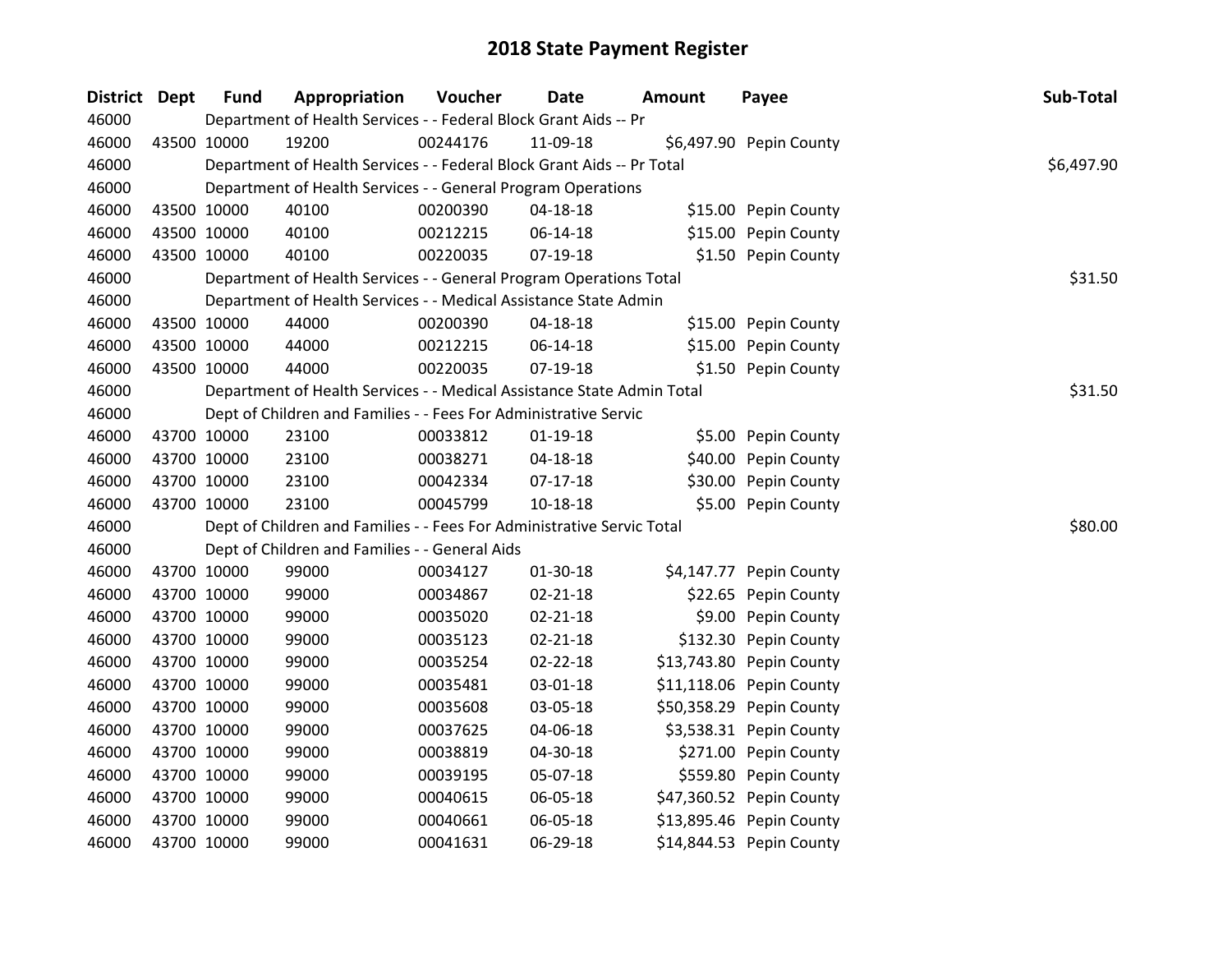| <b>District</b> | <b>Dept</b> | <b>Fund</b> | Appropriation                                                   | Voucher  | <b>Date</b> | Amount | Payee                    | Sub-Total    |
|-----------------|-------------|-------------|-----------------------------------------------------------------|----------|-------------|--------|--------------------------|--------------|
| 46000           |             | 43700 10000 | 99000                                                           | 00041796 | 07-05-18    |        | \$544.27 Pepin County    |              |
| 46000           |             | 43700 10000 | 99000                                                           | 00042810 | 07-31-18    |        | \$4.00 Pepin County      |              |
| 46000           |             | 43700 10000 | 99000                                                           | 00043016 | 08-03-18    |        | \$158.00 Pepin County    |              |
| 46000           |             | 43700 10000 | 99000                                                           | 00043106 | 08-06-18    |        | \$13,066.77 Pepin County |              |
| 46000           |             | 43700 10000 | 99000                                                           | 00043253 | 08-07-18    |        | \$10,614.70 Pepin County |              |
| 46000           |             | 43700 10000 | 99000                                                           | 00043382 | 08-14-18    |        | \$966.84 Pepin County    |              |
| 46000           |             | 43700 10000 | 99000                                                           | 00043984 | 08-29-18    |        | \$82,552.70 Pepin County |              |
| 46000           |             | 43700 10000 | 99000                                                           | 00044069 | 08-30-18    |        | \$3,255.00 Pepin County  |              |
| 46000           |             | 43700 10000 | 99000                                                           | 00046207 | 10-30-18    |        | \$7,965.23 Pepin County  |              |
| 46000           |             | 43700 10000 | 99000                                                           | 00046521 | 11-05-18    |        | \$89,931.10 Pepin County |              |
| 46000           |             | 43700 10000 | 99000                                                           | 00046700 | 11-09-18    |        | \$1,194.06 Pepin County  |              |
| 46000           |             | 43700 10000 | 99000                                                           | 00047578 | 12-05-18    |        | \$54.00 Pepin County     |              |
| 46000           |             | 43700 10000 | 99000                                                           | 00048044 | 12-21-18    |        | \$23,352.30 Pepin County |              |
| 46000           |             | 43700 10000 | 99000                                                           | 00048181 | 12-27-18    |        | \$3,395.24 Pepin County  |              |
| 46000           |             |             | Dept of Children and Families - - General Aids Total            |          |             |        |                          | \$397,055.70 |
| 46000           |             |             | Dept of Workforce Development - - Ui Admin Fed                  |          |             |        |                          |              |
| 46000           |             | 44500 10000 | 15100                                                           | 00142117 | 01-03-18    |        | \$35.00 Pepin County     |              |
| 46000           |             | 44500 10000 | 15100                                                           | 00146795 | 02-02-18    |        | \$5.00 Pepin County      |              |
| 46000           |             | 44500 10000 | 15100                                                           | 00152382 | 03-02-18    |        | \$10.00 Pepin County     |              |
| 46000           |             | 44500 10000 | 15100                                                           | 00168089 | 06-04-18    |        | \$20.00 Pepin County     |              |
| 46000           |             | 44500 10000 | 15100                                                           | 00173090 | 07-03-18    |        | \$15.00 Pepin County     |              |
| 46000           |             | 44500 10000 | 15100                                                           | 00178336 | 08-02-18    |        | \$10.00 Pepin County     |              |
| 46000           |             | 44500 10000 | 15100                                                           | 00183395 | 09-05-18    |        | \$5.00 Pepin County      |              |
| 46000           |             | 44500 10000 | 15100                                                           | 00194603 | 11-02-18    |        | \$20.00 Pepin County     |              |
| 46000           |             | 44500 10000 | 15100                                                           | 00199584 | 12-04-18    |        | \$5.00 Pepin County      |              |
| 46000           |             |             | Dept of Workforce Development - - Ui Admin Fed Total            |          |             |        |                          | \$125.00     |
| 46000           |             |             | Dept of Workforce Development - - Title Ib Aids State Gpr       |          |             |        |                          |              |
| 46000           |             | 44500 10000 | 50900                                                           | 00151990 | 03-07-18    |        | \$237.32 Pepin County    |              |
| 46000           |             | 44500 10000 | 50900                                                           | 00156856 | 04-02-18    |        | \$182.73 Pepin County    |              |
| 46000           |             | 44500 10000 | 50900                                                           | 00168710 | 06-06-18    |        | \$170.61 Pepin County    |              |
| 46000           |             | 44500 10000 | 50900                                                           | 00172752 | 07-09-18    |        | \$270.14 Pepin County    |              |
| 46000           |             | 44500 10000 | 50900                                                           | 00179072 | 08-10-18    |        | \$91.70 Pepin County     |              |
| 46000           |             |             | Dept of Workforce Development - - Title Ib Aids State Gpr Total |          |             |        |                          | \$952.50     |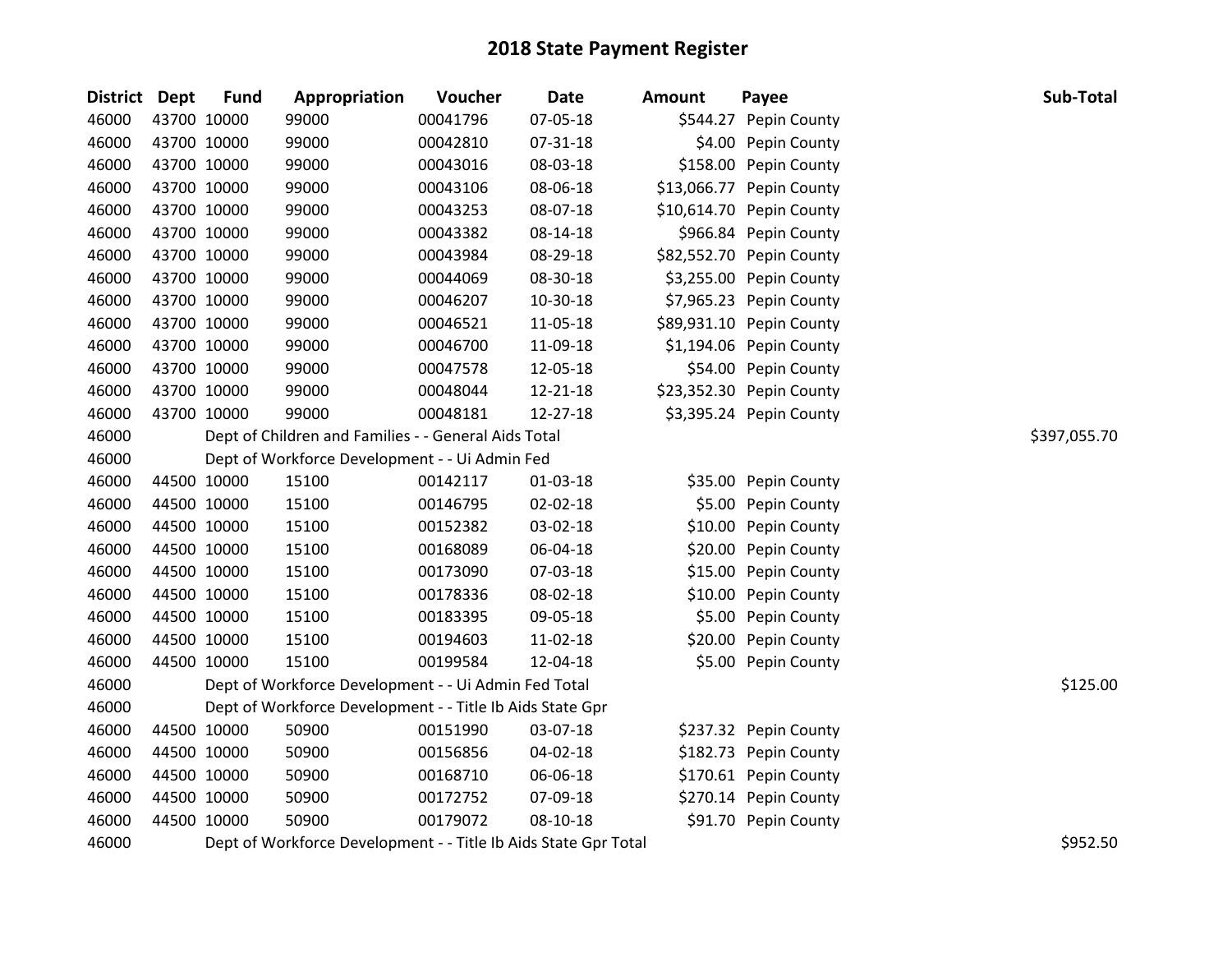| <b>District Dept</b> | <b>Fund</b> | Appropriation                                                          | Voucher  | Date           | Amount | Payee                   | Sub-Total   |
|----------------------|-------------|------------------------------------------------------------------------|----------|----------------|--------|-------------------------|-------------|
| 46000                |             | Dept of Workforce Development - - Title Ib Aids Federal Prf            |          |                |        |                         |             |
| 46000                | 44500 10000 | 54400                                                                  | 00151990 | 03-07-18       |        | \$876.96 Pepin County   |             |
| 46000                | 44500 10000 | 54400                                                                  | 00156856 | 04-02-18       |        | \$675.23 Pepin County   |             |
| 46000                | 44500 10000 | 54400                                                                  | 00168710 | 06-06-18       |        | \$630.39 Pepin County   |             |
| 46000                | 44500 10000 | 54400                                                                  | 00172752 | 07-09-18       |        | \$998.11 Pepin County   |             |
| 46000                | 44500 10000 | 54400                                                                  | 00179072 | $08 - 10 - 18$ |        | \$338.80 Pepin County   |             |
| 46000                |             | Dept of Workforce Development - - Title Ib Aids Federal Prf Total      |          |                |        |                         | \$3,519.49  |
| 46000                |             | Dept of Workforce Development - - Wc Ops Uninsured Emplyr Admin        |          |                |        |                         |             |
| 46000                | 44500 22700 | 17700                                                                  | 00150156 | $02 - 20 - 18$ |        | \$15.00 Pepin County    |             |
| 46000                | 44500 22700 | 17700                                                                  | 00150158 | $02 - 20 - 18$ |        | \$10.00 Pepin County    |             |
| 46000                |             | Dept of Workforce Development - - Wc Ops Uninsured Emplyr Admin Total  |          |                |        |                         | \$25.00     |
| 46000                |             | Department of Justice - - Crime Laboratories, Dna                      |          |                |        |                         |             |
| 46000                | 45500 10000 | 22100                                                                  | 00049018 | 07-19-18       |        | \$230.00 Pepin County   |             |
| 46000                |             | Department of Justice - - Crime Laboratories, Dna Total                |          |                |        |                         | \$230.00    |
| 46000                |             | Department of Justice - - Law Enforcement Train, Local                 |          |                |        |                         |             |
| 46000                | 45500 10000 | 23100                                                                  | 00053543 | 10-18-18       |        | \$2,720.00 Pepin County |             |
| 46000                |             | Department of Justice - - Law Enforcement Train, Local Total           |          |                |        |                         | \$2,720.00  |
| 46000                |             | Department of Justice - - Crime Victim Witness Assist                  |          |                |        |                         |             |
| 46000                | 45500 10000 | 53200                                                                  | 00043067 | 03-06-18       |        | \$5,999.79 Pepin County |             |
| 46000                | 45500 10000 | 53200                                                                  | 00049126 | $07-19-18$     |        | \$4,987.33 Pepin County |             |
| 46000                |             | Department of Justice - - Crime Victim Witness Assist Total            |          |                |        |                         | \$10,987.12 |
| 46000                |             | Department of Military Affairs - - Emergency Response Equipment        |          |                |        |                         |             |
| 46000                | 46500 10000 | 30800                                                                  | 00053009 | 12-13-18       |        | \$1,615.41 Pepin County |             |
| 46000                |             | Department of Military Affairs - - Emergency Response Equipment Total  |          |                |        |                         | \$1,615.41  |
| 46000                |             | Department of Military Affairs - - Local Emer Planning Grants          |          |                |        |                         |             |
| 46000                | 46500 10000 | 33700                                                                  | 00045733 | 07-02-18       |        | \$2,489.31 Pepin County |             |
| 46000                |             | Department of Military Affairs - - Local Emer Planning Grants Total    |          |                |        |                         | \$2,489.31  |
| 46000                |             | Department of Military Affairs - - Federal Aid, Local Assistance       |          |                |        |                         |             |
| 46000                | 46500 10000 | 34200                                                                  | 00038096 | 01-30-18       |        | \$9,299.00 Pepin County |             |
| 46000                | 46500 10000 | 34200                                                                  | 00046383 | $07 - 13 - 18$ |        | \$625.60 Pepin County   |             |
| 46000                | 46500 10000 | 34200                                                                  | 00048208 | 08-29-18       |        | \$9,278.37 Pepin County |             |
| 46000                |             | Department of Military Affairs - - Federal Aid, Local Assistance Total |          |                |        |                         | \$19,202.97 |
| 46000                |             | Department of Military Affairs - - St Emerg Response Bd Grant Pif      |          |                |        |                         |             |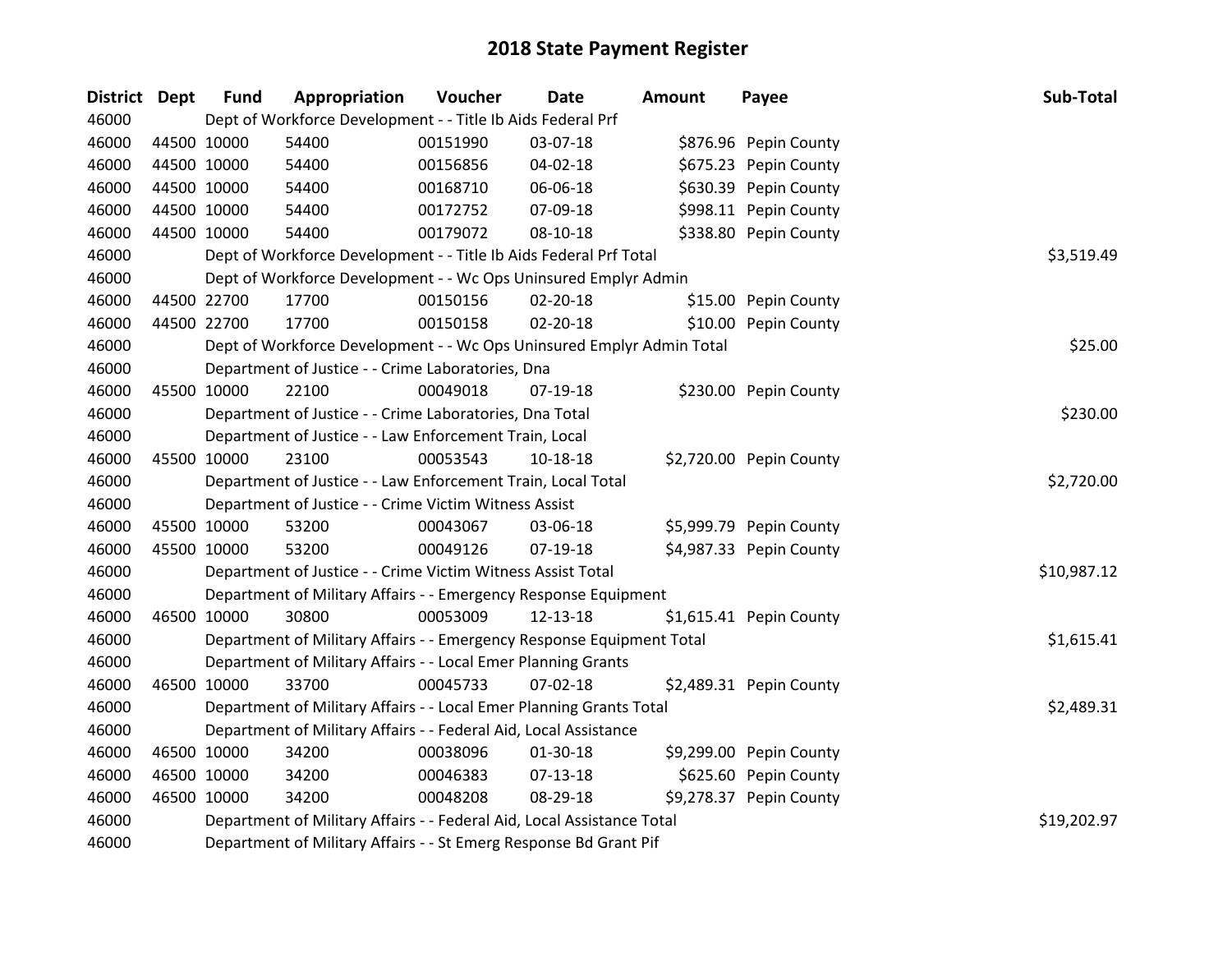| <b>District</b> | <b>Dept</b> | <b>Fund</b> | Appropriation                                                           | Voucher  | Date           | <b>Amount</b> | Payee                    | Sub-Total    |
|-----------------|-------------|-------------|-------------------------------------------------------------------------|----------|----------------|---------------|--------------------------|--------------|
| 46000           |             | 46500 27200 | 36400                                                                   | 00038212 | 01-30-18       |               | \$2,509.80 Pepin County  |              |
| 46000           |             |             | Department of Military Affairs - - St Emerg Response Bd Grant Pif Total |          |                |               |                          | \$2,509.80   |
| 46000           |             |             | Department of Veterans Affairs - - Grants To Counties                   |          |                |               |                          |              |
| 46000           |             | 48500 15200 | 12700                                                                   | 00043055 | $02 - 16 - 18$ |               | \$50.00 Pepin County     |              |
| 46000           |             |             | Department of Veterans Affairs - - Grants To Counties Total             |          |                |               |                          | \$50.00      |
| 46000           |             |             | Department of Veterans Affairs - - County Grants                        |          |                |               |                          |              |
| 46000           |             | 48500 58200 | 26700                                                                   | 00043055 | $02 - 16 - 18$ |               | \$225.00 Pepin County    |              |
| 46000           |             |             | Department of Veterans Affairs - - County Grants Total                  |          |                |               |                          | \$225.00     |
| 46000           |             |             | Department of Veterans Affairs - - Veterans Transportation Grant        |          |                |               |                          |              |
| 46000           |             | 48500 58200 | 28000                                                                   | 00056416 | $11 - 16 - 18$ |               | \$248.64 Pepin County    |              |
| 46000           |             |             | Department of Veterans Affairs - - Veterans Transportation Grant Total  |          |                |               |                          | \$248.64     |
| 46000           |             |             | Department of Veterans Affairs - - County Grants                        |          |                |               |                          |              |
| 46000           |             | 48500 58300 | 37000                                                                   | 00043055 | $02 - 16 - 18$ |               | \$225.00 Pepin County    |              |
| 46000           |             |             | Department of Veterans Affairs - - County Grants Total                  |          |                |               |                          | \$225.00     |
| 46000           |             |             | Department of Administration - - Federal Aid, Local Assistance          |          |                |               |                          |              |
| 46000           |             | 50500 10000 | 15500                                                                   | 00073928 | 03-01-18       |               | \$1,282.32 Pepin County  |              |
| 46000           |             | 50500 10000 | 15500                                                                   | 00081341 | 05-30-18       |               | \$3,090.49 Pepin County  |              |
| 46000           |             | 50500 10000 | 15500                                                                   | 00088338 | 09-17-18       |               | \$1,938.93 Pepin County  |              |
| 46000           |             | 50500 10000 | 15500                                                                   | 00092062 | $11 - 15 - 18$ |               | \$3,400.24 Pepin County  |              |
| 46000           |             |             | Department of Administration - - Federal Aid, Local Assistance Total    |          |                |               |                          | \$9,711.98   |
| 46000           |             |             | Department of Administration - - Low-Income Assistance Grants           |          |                |               |                          |              |
| 46000           |             | 50500 23500 | 37100                                                                   | 00073928 | 03-01-18       |               | \$3,810.27 Pepin County  |              |
| 46000           |             | 50500 23500 | 37100                                                                   | 00081341 | 05-30-18       |               | \$1,412.28 Pepin County  |              |
| 46000           |             |             | Department of Administration - - Low-Income Assistance Grants Total     |          |                |               |                          | \$5,222.55   |
| 46000           |             |             | Department of Administration - - Land Information Program; Loca         |          |                |               |                          |              |
| 46000           |             | 50500 26900 | 17300                                                                   | 00073061 | 02-22-18       |               | \$1,000.00 Pepin County  |              |
| 46000           |             | 50500 26900 | 17300                                                                   | 00075535 | 03-20-18       |               | \$88,712.00 Pepin County |              |
| 46000           |             | 50500 26900 | 17300                                                                   | 00082857 | 06-18-18       |               | \$25,000.00 Pepin County |              |
| 46000           |             |             | Department of Administration - - Land Information Program; Loca Total   |          |                |               |                          | \$114,712.00 |
| 46000           |             |             | Department of Revenue - - General Program Operations                    |          |                |               |                          |              |
| 46000           |             | 56600 10000 | 10100                                                                   | 00082899 | 01-24-18       |               | \$30.00 Pepin County     |              |
| 46000           |             | 56600 10000 | 10100                                                                   | 00107276 | $08-17-18$     |               | \$80.00 Pepin County     |              |
| 46000           |             |             | Department of Revenue - - General Program Operations Total              |          |                |               |                          | \$110.00     |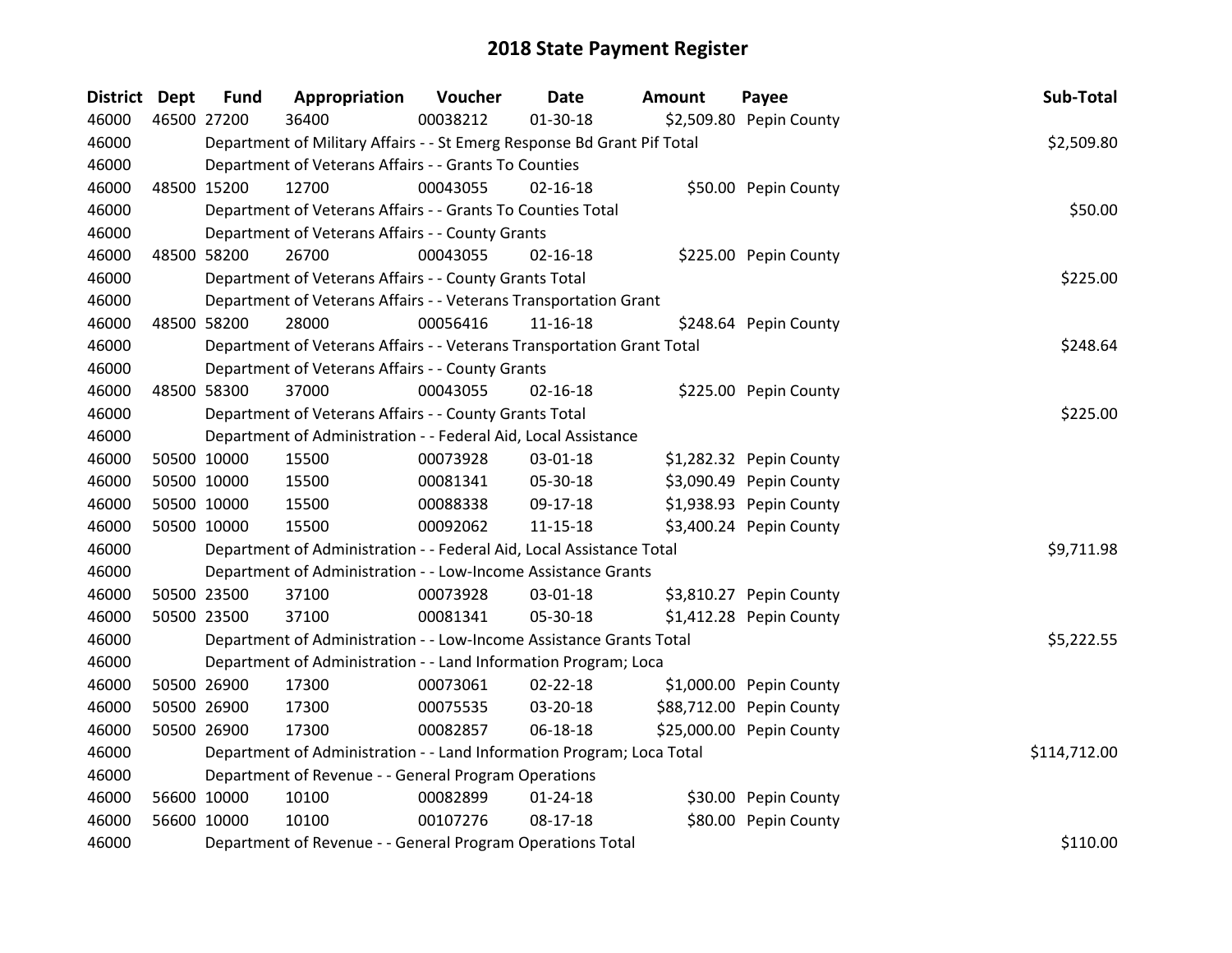| <b>District</b>    | <b>Dept</b> | Fund        | Appropriation                                                         | Voucher      | Date           | <b>Amount</b>               | Payee                     | Sub-Total      |
|--------------------|-------------|-------------|-----------------------------------------------------------------------|--------------|----------------|-----------------------------|---------------------------|----------------|
| 46000              |             |             | Circuit Courts - - Circuit Court Costs                                |              |                |                             |                           |                |
| 46000              |             | 62500 10000 | 10500                                                                 | 00000512     | 01-09-18       |                             | \$10,776.00 Pepin County  |                |
| 46000              |             | 62500 10000 | 10500                                                                 | 00000716     | 04-26-18       |                             | \$76.00 Pepin County      |                |
| 46000              |             | 62500 10000 | 10500                                                                 | 00000902     | 07-31-18       |                             | \$80.00 Pepin County      |                |
| 46000              |             | 62500 10000 | 10500                                                                 | 00000986     | 08-24-18       |                             | \$17,565.94 Pepin County  |                |
| 46000              |             |             | Circuit Courts - - Circuit Court Costs Total                          | \$28,497.94  |                |                             |                           |                |
| 46000              |             |             | Circuit Courts - - Court Interpreters                                 |              |                |                             |                           |                |
| 46000              |             | 62500 10000 | 12100                                                                 | 00000574     | $02 - 01 - 18$ |                             | \$117.50 Pepin County     |                |
| 46000              |             |             | Circuit Courts - - Court Interpreters Total                           |              | \$117.50       |                             |                           |                |
| 46000              |             |             | Shared Revenue and Tax Relief - - County And Municipal Aid            |              |                |                             |                           |                |
| 46000              |             | 83500 10000 | 10500                                                                 | 00033815     | 07-23-18       |                             | \$69,825.48 Pepin County  |                |
| 46000              |             | 83500 10000 | 10500                                                                 | 00036701     | 11-19-18       |                             | \$395,677.73 Pepin County |                |
| 46000              |             |             | Shared Revenue and Tax Relief - - County And Municipal Aid Total      | \$465,503.21 |                |                             |                           |                |
| 46000              |             |             | Shared Revenue and Tax Relief - - Exempt Computer Aid                 |              |                |                             |                           |                |
| 46000              |             | 83500 10000 | 10900                                                                 | 00029915     | $07 - 23 - 18$ |                             | \$3,536.23 Pepin County   |                |
| 46000              |             |             | Shared Revenue and Tax Relief - - Exempt Computer Aid Total           |              |                |                             |                           | \$3,536.23     |
| 46000              |             |             | Shared Revenue and Tax Relief - - Utility Aid                         |              |                |                             |                           |                |
| 46000              |             | 83500 10000 | 11000                                                                 | 00033815     | 07-23-18       |                             | \$1,958.74 Pepin County   |                |
| 46000              |             | 83500 10000 | 11000                                                                 | 00036701     | 11-19-18       |                             | \$11,645.80 Pepin County  |                |
| 46000              |             |             | Shared Revenue and Tax Relief - - Utility Aid Total                   |              |                |                             |                           | \$13,604.54    |
| 46000              |             |             | Shared Revenue and Tax Relief - - School Lvy Tx/First Dollar Cr       |              |                |                             |                           |                |
| 46000              |             | 83500 10000 | 30200                                                                 | 00029663     | 07-23-18       |                             | \$296,145.96 Pepin County |                |
| 46000              |             | 83500 10000 | 30200                                                                 | 00029811     | $07 - 23 - 18$ | \$1,266,941.78 Pepin County |                           |                |
| 46000              |             |             | Shared Revenue and Tax Relief - - School Lvy Tx/First Dollar Cr Total |              |                |                             |                           | \$1,563,087.74 |
| 46000              |             |             | Shared Revenue and Tax Relief - - Lottery & Gaming Credit             |              |                |                             |                           |                |
| 46000              |             | 83500 52100 | 36300                                                                 | 00027178     | 03-26-18       |                             | \$306,285.86 Pepin County |                |
| 46000              |             |             | Shared Revenue and Tax Relief - - Lottery & Gaming Credit Total       |              |                |                             |                           | \$306,285.86   |
| <b>46000 Total</b> |             |             |                                                                       |              |                |                             |                           | \$4,839,591.44 |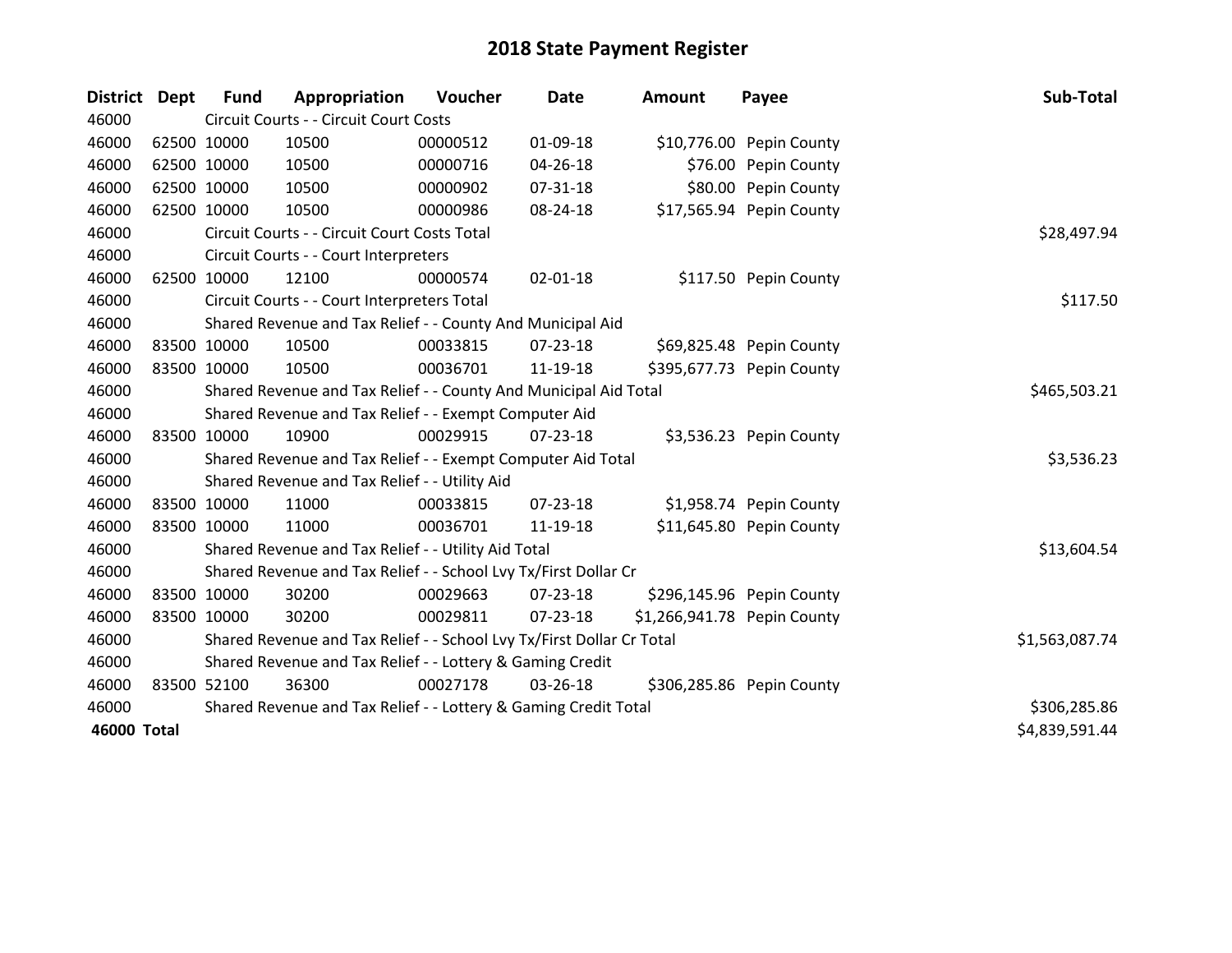| <b>District</b> | Dept  | <b>Fund</b>                                                 | Appropriation                                                      | Voucher  | Date           | <b>Amount</b> | Payee                            | Sub-Total    |
|-----------------|-------|-------------------------------------------------------------|--------------------------------------------------------------------|----------|----------------|---------------|----------------------------------|--------------|
| 46002           |       |                                                             | Dept of Safety & Prof Services - - Fire Dues Distribution          |          |                |               |                                  |              |
| 46002           | 16500 | 10000                                                       | 22500                                                              | 00022214 | 07-25-18       |               | \$2,058.09 Town Of Albany-Pepin  |              |
| 46002           |       |                                                             | Dept of Safety & Prof Services - - Fire Dues Distribution Total    |          |                |               |                                  | \$2,058.09   |
| 46002           |       |                                                             | Dept of Natural Resources - - Resaids - Cnty Forst, CI & Mfl       |          |                |               |                                  |              |
| 46002           | 37000 | 21200                                                       | 57100                                                              | 00247905 | 06-28-18       |               | \$503.26 Town Of Albany-Pepin    |              |
| 46002           |       |                                                             | Dept of Natural Resources - - Resaids - Cnty Forst, Cl & Mfl Total |          | \$503.26       |               |                                  |              |
| 46002           |       |                                                             | WI Dept of Transportation - - Trns Aids To Mnc.-Sf                 |          |                |               |                                  |              |
| 46002           |       | 39500 21100                                                 | 19100                                                              | 00204838 | $01 - 02 - 18$ |               | \$22,277.42 Town Of Albany-Pepin |              |
| 46002           |       | 39500 21100                                                 | 19100                                                              | 00235346 | 04-02-18       |               | \$22,277.42 Town Of Albany-Pepin |              |
| 46002           |       | 39500 21100                                                 | 19100                                                              | 00269045 | 07-02-18       |               | \$22,277.42 Town Of Albany-Pepin |              |
| 46002           |       | 39500 21100                                                 | 19100                                                              | 00303097 | 10-01-18       |               | \$22,277.44 Town Of Albany-Pepin |              |
| 46002           |       |                                                             | WI Dept of Transportation - - Trns Aids To Mnc.-Sf Total           |          |                |               |                                  | \$89,109.70  |
| 46002           |       |                                                             | Shared Revenue and Tax Relief - - County And Municipal Aid         |          |                |               |                                  |              |
| 46002           |       | 83500 10000                                                 | 10500                                                              | 00033804 | 07-23-18       |               | \$6,219.87 Town Of Albany-Pepin  |              |
| 46002           |       | 83500 10000                                                 | 10500                                                              | 00036690 | 11-19-18       |               | \$35,245.93 Town Of Albany-Pepin |              |
| 46002           |       |                                                             | Shared Revenue and Tax Relief - - County And Municipal Aid Total   |          |                |               |                                  | \$41,465.80  |
| 46002           |       |                                                             | Shared Revenue and Tax Relief - - Exempt Computer Aid              |          |                |               |                                  |              |
| 46002           |       | 83500 10000                                                 | 10900                                                              | 00031033 | 07-23-18       |               | \$1.01 Town Of Albany-Pepin      |              |
| 46002           |       | Shared Revenue and Tax Relief - - Exempt Computer Aid Total | \$1.01                                                             |          |                |               |                                  |              |
| 46002 Total     |       |                                                             |                                                                    |          |                |               |                                  | \$133,137.86 |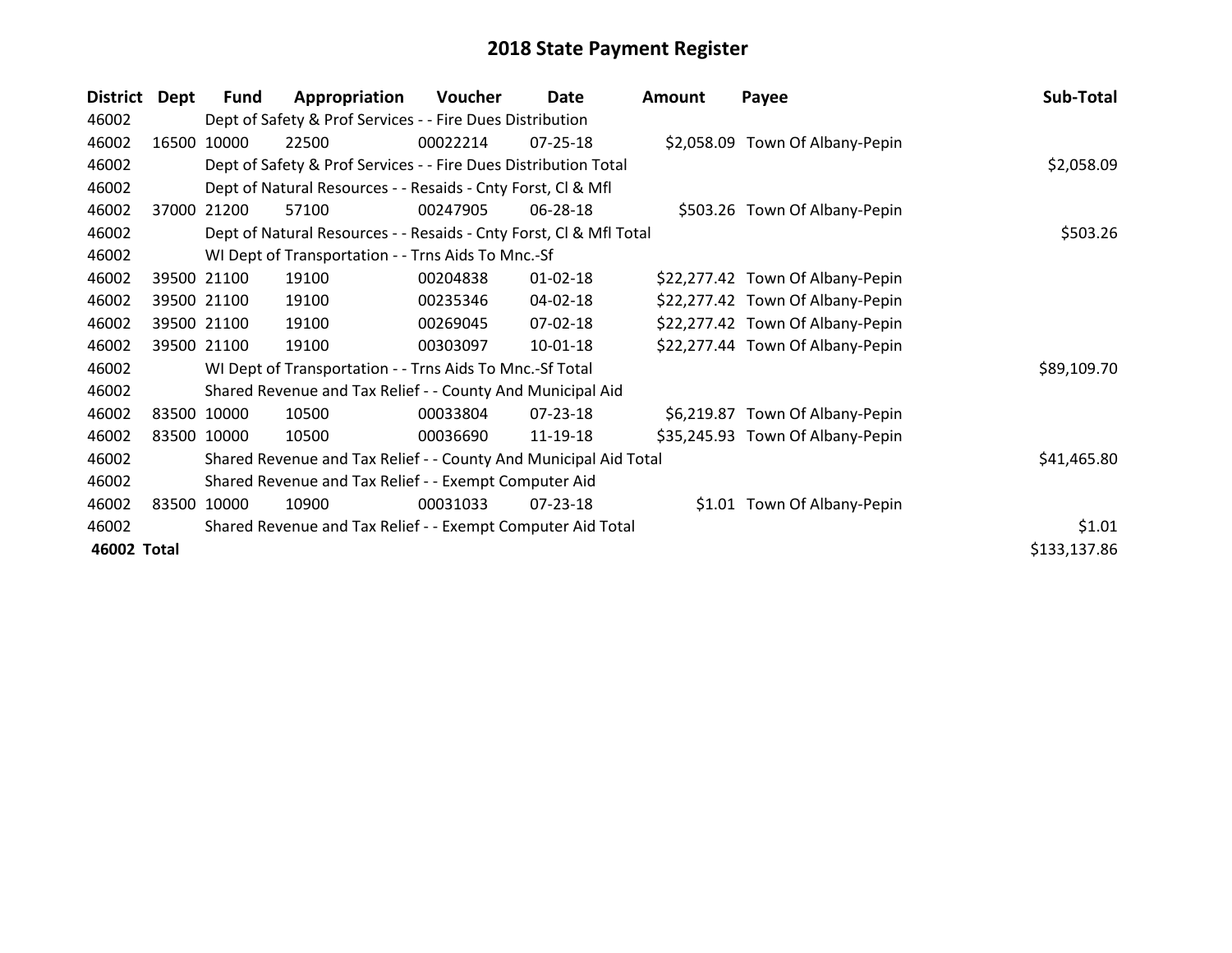| <b>District Dept</b> | <b>Fund</b> | Appropriation                                                      | Voucher    | Date           | <b>Amount</b> | Payee                      | Sub-Total   |
|----------------------|-------------|--------------------------------------------------------------------|------------|----------------|---------------|----------------------------|-------------|
| 46004                |             | Dept of Safety & Prof Services - - Fire Dues Distribution          |            |                |               |                            |             |
| 46004                | 16500 10000 | 22500                                                              | 00017631   | 07-02-18       |               | \$2,048.17 Town Of Durand  |             |
| 46004                |             | Dept of Safety & Prof Services - - Fire Dues Distribution Total    |            |                |               |                            | \$2,048.17  |
| 46004                |             | Dept of Natural Resources - - Aids In Lieu Of Taxes - Gener        |            |                |               |                            |             |
| 46004                | 37000 10000 | 50300                                                              | 00212291   | 02-02-18       |               | \$5,482.19 Town Of Durand  |             |
| 46004                | 37000 10000 | 50300                                                              | 00230676   | 04-20-18       |               | \$31.93 Town Of Durand     |             |
| 46004                |             | Dept of Natural Resources - - Aids In Lieu Of Taxes - Gener Total  |            |                |               |                            | \$5,514.12  |
| 46004                |             | Dept of Natural Resources - - Resaids - Cnty Forst, CI & Mfl       |            |                |               |                            |             |
| 46004                | 37000 21200 | 57100                                                              | 00247906   | 06-28-18       |               | \$269.42 Town Of Durand    |             |
| 46004                |             | Dept of Natural Resources - - Resaids - Cnty Forst, Cl & Mfl Total |            | \$269.42       |               |                            |             |
| 46004                |             | WI Dept of Transportation - - Trns Aids To Mnc.-Sf                 |            |                |               |                            |             |
| 46004                | 39500 21100 | 19100                                                              | 00204839   | $01 - 02 - 18$ |               | \$4,998.85 Town Of Durand  |             |
| 46004                | 39500 21100 | 19100                                                              | 00235347   | 04-02-18       |               | \$4,998.85 Town Of Durand  |             |
| 46004                | 39500 21100 | 19100                                                              | 00269046   | 07-02-18       |               | \$4,998.85 Town Of Durand  |             |
| 46004                | 39500 21100 | 19100                                                              | 00303098   | $10 - 01 - 18$ |               | \$4,998.85 Town Of Durand  |             |
| 46004                |             | WI Dept of Transportation - - Trns Aids To Mnc.-Sf Total           |            |                |               |                            | \$19,995.40 |
| 46004                |             | Shared Revenue and Tax Relief - - County And Municipal Aid         |            |                |               |                            |             |
| 46004                | 83500 10000 | 10500                                                              | 00033805   | 07-23-18       |               | \$4,400.19 Town Of Durand  |             |
| 46004                | 83500 10000 | 10500                                                              | 00036691   | 11-19-18       |               | \$24,934.41 Town Of Durand |             |
| 46004                |             | Shared Revenue and Tax Relief - - County And Municipal Aid Total   |            |                |               |                            | \$29,334.60 |
| 46004                |             | Shared Revenue and Tax Relief - - Exempt Computer Aid              |            |                |               |                            |             |
| 46004                | 83500 10000 | 10900                                                              | 00031034   | $07 - 23 - 18$ |               | \$2.03 Town Of Durand      |             |
| 46004                |             | Shared Revenue and Tax Relief - - Exempt Computer Aid Total        |            |                |               |                            | \$2.03      |
| 46004                |             | Shared Revenue and Tax Relief - - Utility Aid                      |            |                |               |                            |             |
| 46004                | 83500 10000 | 11000                                                              | 00033805   | 07-23-18       |               | \$6.54 Town Of Durand      |             |
| 46004                | 83500 10000 | 11000                                                              | 00036691   | 11-19-18       |               | \$36.77 Town Of Durand     |             |
| 46004                |             | Shared Revenue and Tax Relief - - Utility Aid Total                |            |                |               |                            | \$43.31     |
| 46004                |             | Shared Revenue and Tax Relief - - Lottery & Gaming Credit          |            |                |               |                            |             |
| 46004                | 83500 52100 | 36300                                                              | 00027537   | 03-26-18       |               | \$1,149.60 Town Of Durand  |             |
| 46004                |             | Shared Revenue and Tax Relief - - Lottery & Gaming Credit Total    | \$1,149.60 |                |               |                            |             |
| 46004 Total          |             |                                                                    |            |                |               |                            | \$58,356.65 |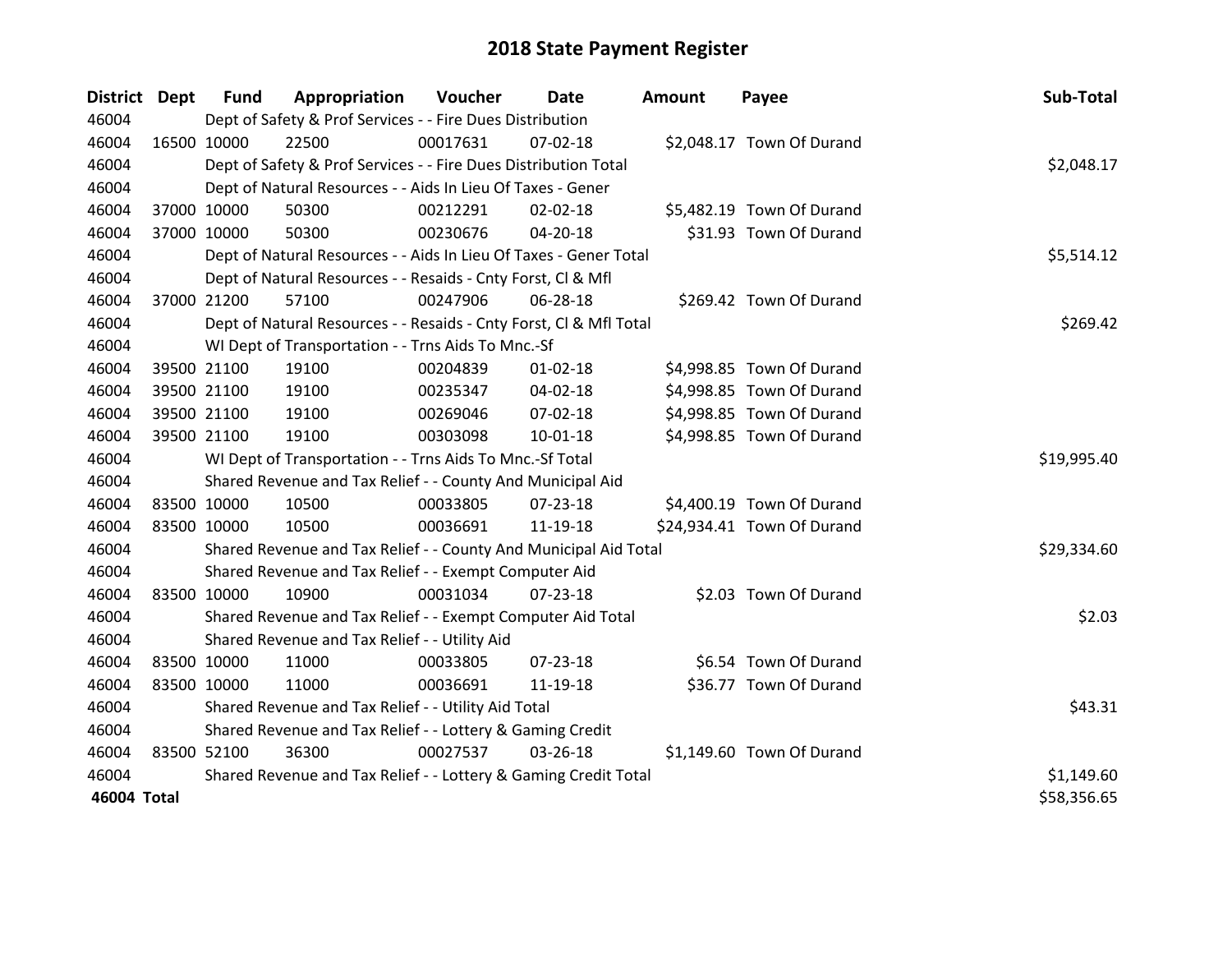| <b>District Dept</b> |             | <b>Fund</b> | Appropriation                                                      | Voucher  | Date           | <b>Amount</b> | Payee                         | Sub-Total    |
|----------------------|-------------|-------------|--------------------------------------------------------------------|----------|----------------|---------------|-------------------------------|--------------|
| 46006                |             |             | Dept of Safety & Prof Services - - Fire Dues Distribution          |          |                |               |                               |              |
| 46006                | 16500 10000 |             | 22500                                                              | 00022215 | $07 - 24 - 18$ |               | \$913.05 Town Of Frankfort    |              |
| 46006                |             |             | Dept of Safety & Prof Services - - Fire Dues Distribution Total    |          |                |               |                               | \$913.05     |
| 46006                |             |             | Dept of Natural Resources - - Aids In Lieu Of Taxes - Gener        |          |                |               |                               |              |
| 46006                |             | 37000 10000 | 50300                                                              | 00212271 | 02-05-18       |               | \$1,193.58 Town Of Frankfort  |              |
| 46006                |             | 37000 10000 | 50300                                                              | 00230516 | $04 - 20 - 18$ |               | \$557.83 Town Of Frankfort    |              |
| 46006                |             |             | Dept of Natural Resources - - Aids In Lieu Of Taxes - Gener Total  |          |                |               |                               | \$1,751.41   |
| 46006                |             |             | Dept of Natural Resources - - Resaids - Cnty Forst, CI & Mfl       |          |                |               |                               |              |
| 46006                |             | 37000 21200 | 57100                                                              | 00247907 | 06-28-18       |               | \$731.92 Town Of Frankfort    |              |
| 46006                |             |             | Dept of Natural Resources - - Resaids - Cnty Forst, CI & Mfl Total |          |                |               |                               | \$731.92     |
| 46006                |             |             | Dept of Natural Resources - - Aids In Lieu Of Taxes - Sum S        |          |                |               |                               |              |
| 46006                |             | 37000 21200 | 57900                                                              | 00230517 | 04-20-18       |               | \$140.60 Town Of Frankfort    |              |
| 46006                |             |             | Dept of Natural Resources - - Aids In Lieu Of Taxes - Sum S Total  |          |                |               |                               | \$140.60     |
| 46006                |             |             | WI Dept of Transportation - - Trns Aids To Mnc.-Sf                 |          |                |               |                               |              |
| 46006                | 39500 21100 |             | 19100                                                              | 00204840 | $01 - 02 - 18$ |               | \$19,637.58 Town Of Frankfort |              |
| 46006                |             | 39500 21100 | 19100                                                              | 00235348 | 04-02-18       |               | \$19,637.58 Town Of Frankfort |              |
| 46006                |             | 39500 21100 | 19100                                                              | 00269047 | 07-02-18       |               | \$19,637.58 Town Of Frankfort |              |
| 46006                |             | 39500 21100 | 19100                                                              | 00303099 | 10-01-18       |               | \$19,637.58 Town Of Frankfort |              |
| 46006                |             |             | WI Dept of Transportation - - Trns Aids To Mnc.-Sf Total           |          |                |               |                               | \$78,550.32  |
| 46006                |             |             | Shared Revenue and Tax Relief - - County And Municipal Aid         |          |                |               |                               |              |
| 46006                | 83500 10000 |             | 10500                                                              | 00033806 | $07 - 23 - 18$ |               | \$3,646.21 Town Of Frankfort  |              |
| 46006                | 83500 10000 |             | 10500                                                              | 00036692 | 11-19-18       |               | \$20,661.85 Town Of Frankfort |              |
| 46006                |             |             | Shared Revenue and Tax Relief - - County And Municipal Aid Total   |          |                |               |                               | \$24,308.06  |
| 46006                |             |             | Shared Revenue and Tax Relief - - Exempt Computer Aid              |          |                |               |                               |              |
| 46006                | 83500 10000 |             | 10900                                                              | 00031035 | 07-23-18       |               | \$1.01 Town Of Frankfort      |              |
| 46006                |             |             | Shared Revenue and Tax Relief - - Exempt Computer Aid Total        |          |                |               |                               | \$1.01       |
| 46006                |             |             | Shared Revenue and Tax Relief - - Utility Aid                      |          |                |               |                               |              |
| 46006                | 83500 10000 |             | 11000                                                              | 00033806 | 07-23-18       |               | \$58.10 Town Of Frankfort     |              |
| 46006                | 83500 10000 |             | 11000                                                              | 00036692 | 11-19-18       |               | \$329.30 Town Of Frankfort    |              |
| 46006                |             |             | Shared Revenue and Tax Relief - - Utility Aid Total                |          |                |               |                               | \$387.40     |
| 46006 Total          |             |             |                                                                    |          |                |               |                               | \$106,783.77 |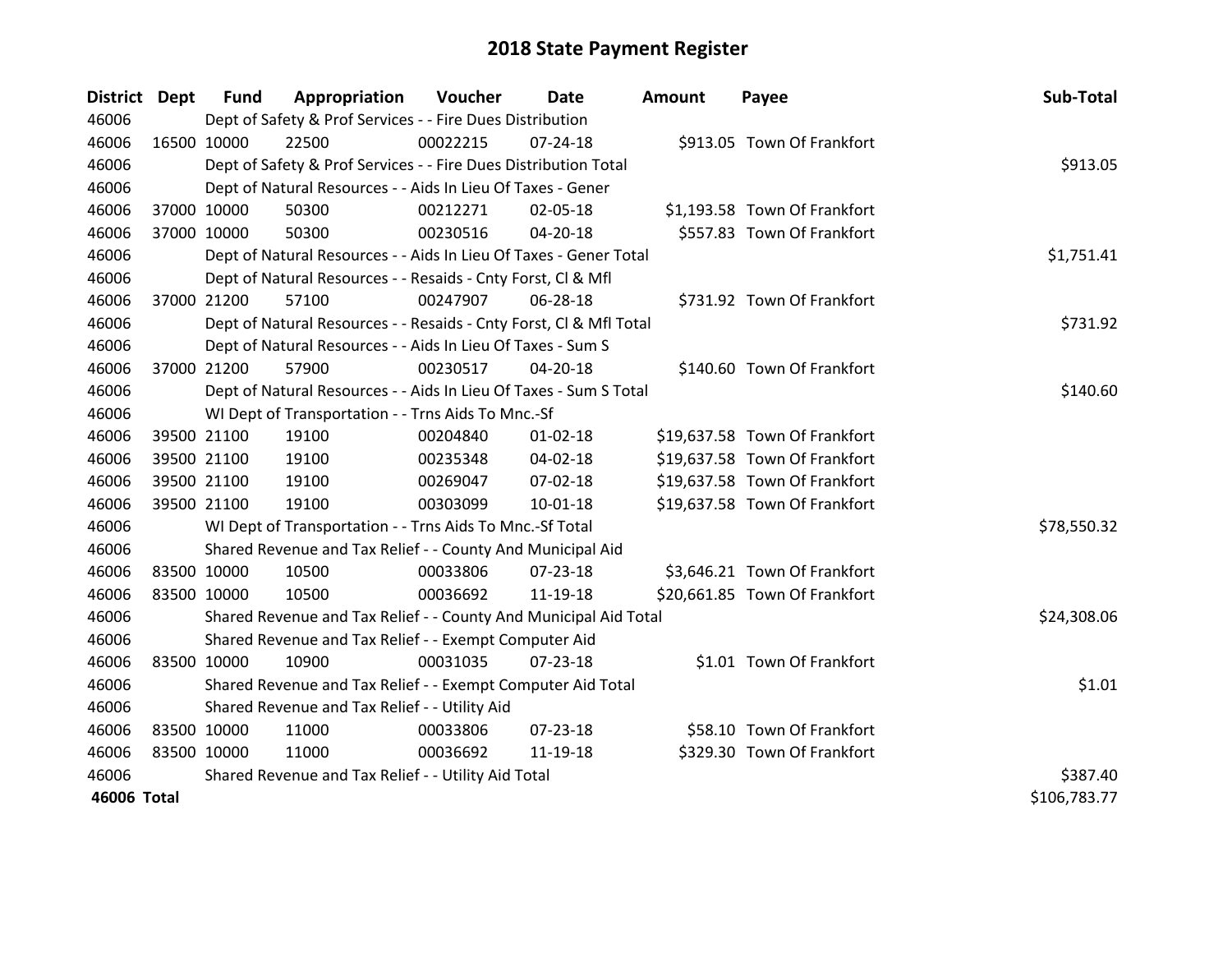| <b>District</b> | Dept  | <b>Fund</b> | Appropriation                                                      | Voucher  | Date           | <b>Amount</b> | Payee                    | Sub-Total    |
|-----------------|-------|-------------|--------------------------------------------------------------------|----------|----------------|---------------|--------------------------|--------------|
| 46008           |       |             | Dept of Safety & Prof Services - - Fire Dues Distribution          |          |                |               |                          |              |
| 46008           |       | 16500 10000 | 22500                                                              | 00022216 | $07 - 25 - 18$ |               | \$2,362.14 Town Of Lima  |              |
| 46008           |       |             | Dept of Safety & Prof Services - - Fire Dues Distribution Total    |          |                |               |                          | \$2,362.14   |
| 46008           |       |             | Dept of Natural Resources - - Aids In Lieu Of Taxes - Gener        |          |                |               |                          |              |
| 46008           | 37000 | 10000       | 50300                                                              | 00229255 | 04-20-18       |               | \$37.78 Town Of Lima     |              |
| 46008           |       |             | Dept of Natural Resources - - Aids In Lieu Of Taxes - Gener Total  |          |                |               |                          | \$37.78      |
| 46008           |       |             | Dept of Natural Resources - - Resaids - Cnty Forst, Cl & Mfl       |          |                |               |                          |              |
| 46008           | 37000 | 21200       | 57100                                                              | 00247908 | 06-28-18       |               | \$371.60 Town Of Lima    |              |
| 46008           |       |             | Dept of Natural Resources - - Resaids - Cnty Forst, Cl & Mfl Total |          |                |               |                          | \$371.60     |
| 46008           |       |             | WI Dept of Transportation - - Trns Aids To Mnc.-Sf                 |          |                |               |                          |              |
| 46008           |       | 39500 21100 | 19100                                                              | 00204841 | $01 - 02 - 18$ |               | \$16,573.68 Town Of Lima |              |
| 46008           |       | 39500 21100 | 19100                                                              | 00235349 | 04-02-18       |               | \$16,573.68 Town Of Lima |              |
| 46008           |       | 39500 21100 | 19100                                                              | 00269048 | 07-02-18       |               | \$16,573.68 Town Of Lima |              |
| 46008           |       | 39500 21100 | 19100                                                              | 00303100 | 10-01-18       |               | \$16,573.71 Town Of Lima |              |
| 46008           |       |             | WI Dept of Transportation - - Trns Aids To Mnc.-Sf Total           |          |                |               |                          | \$66,294.75  |
| 46008           |       |             | Shared Revenue and Tax Relief - - County And Municipal Aid         |          |                |               |                          |              |
| 46008           |       | 83500 10000 | 10500                                                              | 00033807 | 07-23-18       |               | \$6,231.68 Town Of Lima  |              |
| 46008           |       | 83500 10000 | 10500                                                              | 00036693 | 11-19-18       |               | \$35,312.87 Town Of Lima |              |
| 46008           |       |             | Shared Revenue and Tax Relief - - County And Municipal Aid Total   |          |                |               |                          | \$41,544.55  |
| 46008           |       |             | Shared Revenue and Tax Relief - - Exempt Computer Aid              |          |                |               |                          |              |
| 46008           |       | 83500 10000 | 10900                                                              | 00031036 | $07 - 23 - 18$ |               | \$46.68 Town Of Lima     |              |
| 46008           |       |             | Shared Revenue and Tax Relief - - Exempt Computer Aid Total        |          |                |               |                          | \$46.68      |
| 46008 Total     |       |             |                                                                    |          |                |               |                          | \$110,657.50 |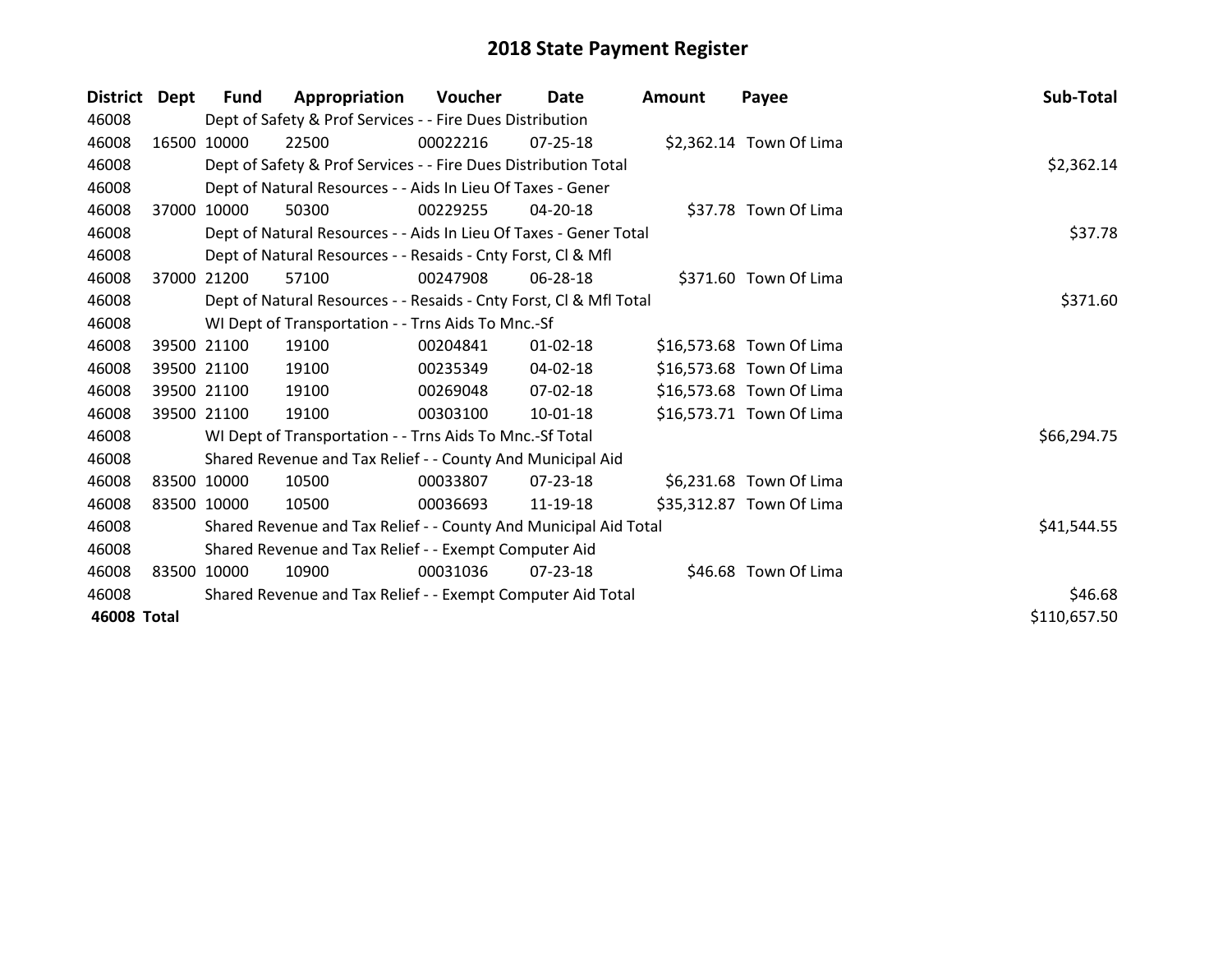| District Dept |             | <b>Fund</b>                                   | Appropriation                                                       | Voucher  | Date           | <b>Amount</b> | Payee                     | Sub-Total    |
|---------------|-------------|-----------------------------------------------|---------------------------------------------------------------------|----------|----------------|---------------|---------------------------|--------------|
| 46010         |             |                                               | Dept of Safety & Prof Services - - Fire Dues Distribution           |          |                |               |                           |              |
| 46010         |             | 16500 10000                                   | 22500                                                               | 00022217 | $07 - 24 - 18$ |               | \$3,215.70 Town Of Pepin  |              |
| 46010         |             |                                               | Dept of Safety & Prof Services - - Fire Dues Distribution Total     |          |                |               |                           | \$3,215.70   |
| 46010         |             |                                               | Dept of Natural Resources - - Aids In Lieu Of Taxes - Gener         |          |                |               |                           |              |
| 46010         |             | 37000 10000                                   | 50300                                                               | 00212582 | 02-06-18       |               | \$10,736.35 Town Of Pepin |              |
| 46010         |             | 37000 10000                                   | 50300                                                               | 00230147 | 04-20-18       |               | \$561.21 Town Of Pepin    |              |
| 46010         |             |                                               | Dept of Natural Resources - - Aids In Lieu Of Taxes - Gener Total   |          |                |               |                           | \$11,297.56  |
| 46010         |             |                                               | Dept of Natural Resources - - Resaids - Cnty Forst, Cl & Mfl        |          |                |               |                           |              |
| 46010         |             | 37000 21200                                   | 57100                                                               | 00247909 | 06-28-18       |               | \$1,079.42 Town Of Pepin  |              |
| 46010         |             |                                               | Dept of Natural Resources - - Resaids - Cnty Forst, Cl & Mfl Total  |          |                |               |                           | \$1,079.42   |
| 46010         |             |                                               | Dept of Natural Resources - - Aids In Lieu Of Taxes - Sum S         |          |                |               |                           |              |
| 46010         |             | 37000 21200                                   | 57900                                                               | 00230146 | 04-20-18       |               | \$605.34 Town Of Pepin    |              |
| 46010         |             |                                               | Dept of Natural Resources - - Aids In Lieu Of Taxes - Sum S Total   |          |                |               |                           | \$605.34     |
| 46010         |             |                                               | WI Dept of Transportation - - Trns Aids To Mnc.-Sf                  |          |                |               |                           |              |
| 46010         |             | 39500 21100                                   | 19100                                                               | 00204842 | 01-02-18       |               | \$37,047.41 Town Of Pepin |              |
| 46010         |             | 39500 21100                                   | 19100                                                               | 00235350 | 04-02-18       |               | \$37,047.41 Town Of Pepin |              |
| 46010         |             | 39500 21100                                   | 19100                                                               | 00269049 | 07-02-18       |               | \$37,047.41 Town Of Pepin |              |
| 46010         |             | 39500 21100                                   | 19100                                                               | 00303101 | 10-01-18       |               | \$37,047.44 Town Of Pepin |              |
| 46010         |             |                                               | WI Dept of Transportation - - Trns Aids To Mnc.-Sf Total            |          |                |               |                           | \$148,189.67 |
| 46010         |             |                                               | Department of Military Affairs - - Major Disaster Assist; Pif       |          |                |               |                           |              |
| 46010         |             | 46500 27200                                   | 36500                                                               | 00037013 | $01 - 11 - 18$ |               | \$8,053.84 Town Of Pepin  |              |
| 46010         |             |                                               | Department of Military Affairs - - Major Disaster Assist; Pif Total |          |                |               |                           | \$8,053.84   |
| 46010         |             |                                               | Shared Revenue and Tax Relief - - County And Municipal Aid          |          |                |               |                           |              |
| 46010         |             | 83500 10000                                   | 10500                                                               | 00033808 | 07-23-18       |               | \$2,740.49 Town Of Pepin  |              |
| 46010         | 83500 10000 |                                               | 10500                                                               | 00036694 | 11-19-18       |               | \$15,529.45 Town Of Pepin |              |
| 46010         |             |                                               | Shared Revenue and Tax Relief - - County And Municipal Aid Total    |          |                |               |                           | \$18,269.94  |
| 46010         |             |                                               | Shared Revenue and Tax Relief - - Exempt Computer Aid               |          |                |               |                           |              |
| 46010         | 83500 10000 |                                               | 10900                                                               | 00031037 | $07 - 23 - 18$ |               | \$1.01 Town Of Pepin      |              |
| 46010         |             |                                               | Shared Revenue and Tax Relief - - Exempt Computer Aid Total         |          |                |               |                           | \$1.01       |
| 46010         |             | Shared Revenue and Tax Relief - - Utility Aid |                                                                     |          |                |               |                           |              |
| 46010         | 83500 10000 |                                               | 11000                                                               | 00033808 | 07-23-18       |               | \$13.20 Town Of Pepin     |              |
| 46010         | 83500 10000 |                                               | 11000                                                               | 00036694 | 11-19-18       |               | \$275.16 Town Of Pepin    |              |
| 46010         |             |                                               | Shared Revenue and Tax Relief - - Utility Aid Total                 |          |                |               |                           | \$288.36     |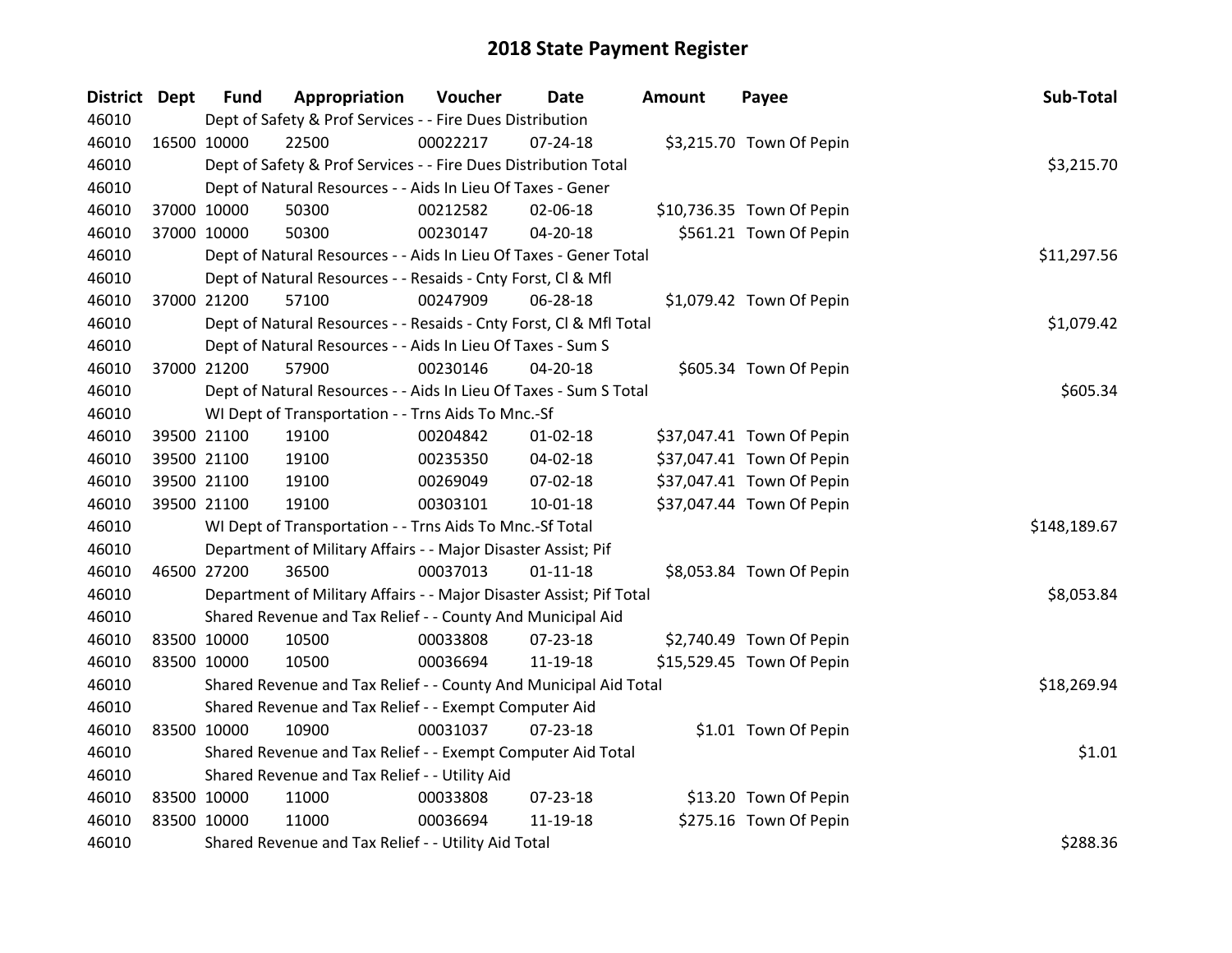|             | District Dept Fund Appropriation | Voucher | <b>Date</b> | Amount | Payee | Sub-Total    |
|-------------|----------------------------------|---------|-------------|--------|-------|--------------|
| 46010 Total |                                  |         |             |        |       | \$191,000.84 |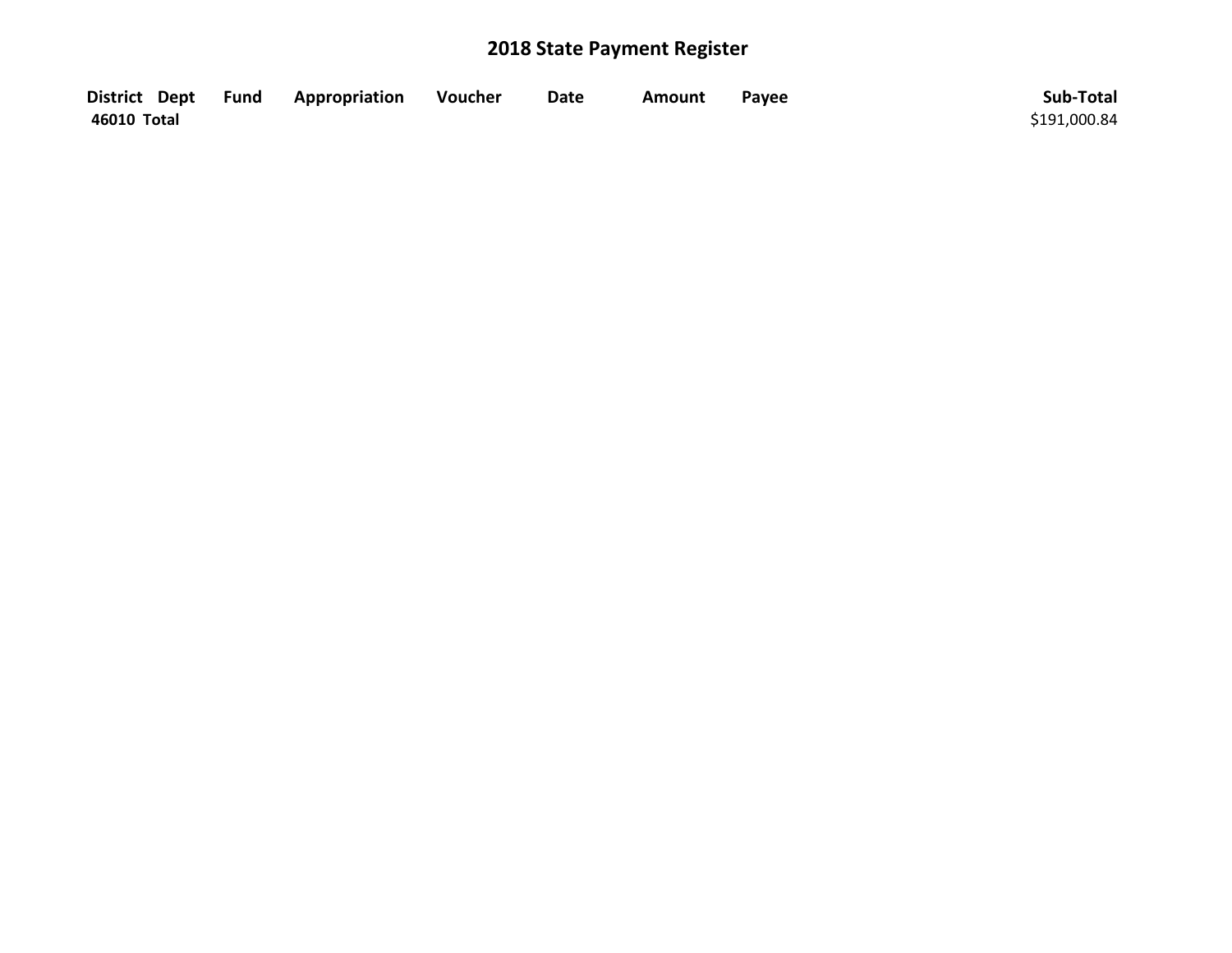| District Dept | <b>Fund</b> | Appropriation                                                      | Voucher  | Date           | <b>Amount</b> | Payee                         | Sub-Total   |
|---------------|-------------|--------------------------------------------------------------------|----------|----------------|---------------|-------------------------------|-------------|
| 46012         |             | Dept of Safety & Prof Services - - Fire Dues Distribution          |          |                |               |                               |             |
| 46012         | 16500 10000 | 22500                                                              | 00022218 | 07-25-18       |               | \$1,180.22 Town Of Stockholm  |             |
| 46012         |             | Dept of Safety & Prof Services - - Fire Dues Distribution Total    |          |                |               |                               | \$1,180.22  |
| 46012         |             | Dept of Natural Resources - - Aids In Lieu Of Taxes - Gener        |          |                |               |                               |             |
| 46012         | 37000 10000 | 50300                                                              | 00212153 | 02-05-18       |               | \$224.56 Town Of Stockholm    |             |
| 46012         | 37000 10000 | 50300                                                              | 00212154 | 02-05-18       |               | \$220.67 Town Of Stockholm    |             |
| 46012         | 37000 10000 | 50300                                                              | 00229631 | 04-20-18       |               | \$113.30 Town Of Stockholm    |             |
| 46012         |             | Dept of Natural Resources - - Aids In Lieu Of Taxes - Gener Total  |          |                |               |                               | \$558.53    |
| 46012         |             | Dept of Natural Resources - - Resaids - Cnty Forst, Cl & Mfl       |          |                |               |                               |             |
| 46012         | 37000 21200 | 57100                                                              | 00247910 | 06-28-18       |               | \$224.01 Town Of Stockholm    |             |
| 46012         |             | Dept of Natural Resources - - Resaids - Cnty Forst, Cl & Mfl Total |          |                |               |                               | \$224.01    |
| 46012         |             | Dept of Natural Resources - - Aids In Lieu Of Taxes - Sum S        |          |                |               |                               |             |
| 46012         | 37000 21200 | 57900                                                              | 00229630 | 04-20-18       |               | \$6.62 Town Of Stockholm      |             |
| 46012         |             | Dept of Natural Resources - - Aids In Lieu Of Taxes - Sum S Total  |          |                |               |                               | \$6.62      |
| 46012         |             | WI Dept of Transportation - - Trns Aids To Mnc.-Sf                 |          |                |               |                               |             |
| 46012         | 39500 21100 | 19100                                                              | 00204843 | $01 - 02 - 18$ |               | \$10,744.52 Town Of Stockholm |             |
| 46012         | 39500 21100 | 19100                                                              | 00235351 | 04-02-18       |               | \$10,744.52 Town Of Stockholm |             |
| 46012         | 39500 21100 | 19100                                                              | 00269050 | 07-02-18       |               | \$10,744.52 Town Of Stockholm |             |
| 46012         | 39500 21100 | 19100                                                              | 00303102 | 10-01-18       |               | \$10,744.55 Town Of Stockholm |             |
| 46012         |             | WI Dept of Transportation - - Trns Aids To Mnc.-Sf Total           |          |                |               |                               | \$42,978.11 |
| 46012         |             | Shared Revenue and Tax Relief - - County And Municipal Aid         |          |                |               |                               |             |
| 46012         | 83500 10000 | 10500                                                              | 00033809 | 07-23-18       |               | \$1,130.54 Town Of Stockholm  |             |
| 46012         | 83500 10000 | 10500                                                              | 00036695 | 11-19-18       |               | \$6,406.38 Town Of Stockholm  |             |
| 46012         |             | Shared Revenue and Tax Relief - - County And Municipal Aid Total   |          |                |               |                               | \$7,536.92  |
| 46012         |             | Shared Revenue and Tax Relief - - Exempt Computer Aid              |          |                |               |                               |             |
| 46012         | 83500 10000 | 10900                                                              | 00031038 | $07 - 23 - 18$ |               | \$33.49 Town Of Stockholm     |             |
| 46012         |             | Shared Revenue and Tax Relief - - Exempt Computer Aid Total        |          |                |               |                               | \$33.49     |
| 46012         |             | Shared Revenue and Tax Relief - - Utility Aid                      |          |                |               |                               |             |
| 46012         | 83500 10000 | 11000                                                              | 00033809 | $07 - 23 - 18$ |               | \$108.40 Town Of Stockholm    |             |
| 46012         | 83500 10000 | 11000                                                              | 00036695 | 11-19-18       |               | \$640.15 Town Of Stockholm    |             |
| 46012         |             | Shared Revenue and Tax Relief - - Utility Aid Total                |          |                |               |                               | \$748.55    |
| 46012 Total   |             |                                                                    |          |                |               |                               | \$53,266.45 |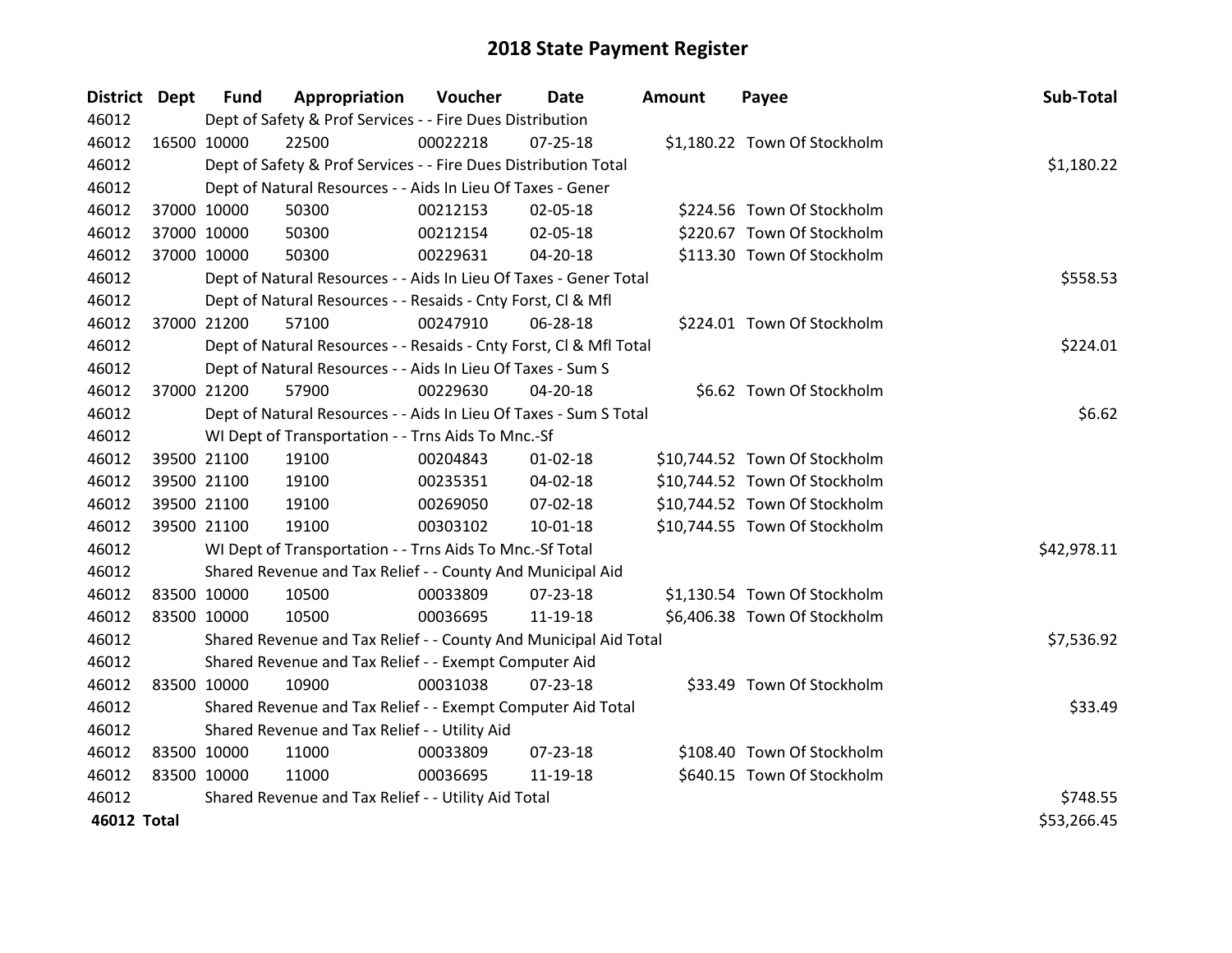| <b>District</b> | Dept        | Fund        | Appropriation                                                      | Voucher  | Date           | <b>Amount</b> | Payee                          | Sub-Total    |
|-----------------|-------------|-------------|--------------------------------------------------------------------|----------|----------------|---------------|--------------------------------|--------------|
| 46014           |             |             | Dept of Safety & Prof Services - - Fire Dues Distribution          |          |                |               |                                |              |
| 46014           |             | 16500 10000 | 22500                                                              | 00022219 | 07-25-18       |               | \$2,346.30 Town Of Waterville  |              |
| 46014           |             |             | Dept of Safety & Prof Services - - Fire Dues Distribution Total    |          |                |               |                                | \$2,346.30   |
| 46014           |             |             | Dept of Natural Resources - - Aids In Lieu Of Taxes - Gener        |          |                |               |                                |              |
| 46014           |             | 37000 10000 | 50300                                                              | 00212072 | 02-05-18       |               | \$13,799.19 Town Of Waterville |              |
| 46014           |             | 37000 10000 | 50300                                                              | 00212073 | 02-05-18       |               | \$4,106.70 Town Of Waterville  |              |
| 46014           |             | 37000 10000 | 50300                                                              | 00229142 | 04-20-18       |               | \$378.61 Town Of Waterville    |              |
| 46014           |             |             | Dept of Natural Resources - - Aids In Lieu Of Taxes - Gener Total  |          |                |               |                                | \$18,284.50  |
| 46014           |             |             | Dept of Natural Resources - - Resaids - Cnty Forst, CI & Mfl       |          |                |               |                                |              |
| 46014           |             | 37000 21200 | 57100                                                              | 00247911 | 06-28-18       |               | \$488.38 Town Of Waterville    |              |
| 46014           |             |             | Dept of Natural Resources - - Resaids - Cnty Forst, CI & Mfl Total |          |                |               |                                | \$488.38     |
| 46014           |             |             | WI Dept of Transportation - - Trns Aids To Mnc.-Sf                 |          |                |               |                                |              |
| 46014           |             | 39500 21100 | 19100                                                              | 00204844 | $01 - 02 - 18$ |               | \$21,745.87 Town Of Waterville |              |
| 46014           |             | 39500 21100 | 19100                                                              | 00235352 | 04-02-18       |               | \$21,745.87 Town Of Waterville |              |
| 46014           |             | 39500 21100 | 19100                                                              | 00269051 | 07-02-18       |               | \$21,745.87 Town Of Waterville |              |
| 46014           |             | 39500 21100 | 19100                                                              | 00303103 | $10 - 01 - 18$ |               | \$21,745.88 Town Of Waterville |              |
| 46014           |             |             | WI Dept of Transportation - - Trns Aids To Mnc.-Sf Total           |          |                |               |                                | \$86,983.49  |
| 46014           |             |             | Shared Revenue and Tax Relief - - County And Municipal Aid         |          |                |               |                                |              |
| 46014           |             | 83500 10000 | 10500                                                              | 00033810 | 07-23-18       |               | \$14,118.50 Town Of Waterville |              |
| 46014           |             | 83500 10000 | 10500                                                              | 00036696 | 11-19-18       |               | \$80,004.86 Town Of Waterville |              |
| 46014           |             |             | Shared Revenue and Tax Relief - - County And Municipal Aid Total   |          |                |               |                                | \$94,123.36  |
| 46014           |             |             | Shared Revenue and Tax Relief - - Exempt Computer Aid              |          |                |               |                                |              |
| 46014           |             | 83500 10000 | 10900                                                              | 00031039 | $07 - 23 - 18$ |               | \$5.07 Town Of Waterville      |              |
| 46014           |             |             | Shared Revenue and Tax Relief - - Exempt Computer Aid Total        |          |                |               |                                | \$5.07       |
| 46014           |             |             | Shared Revenue and Tax Relief - - Utility Aid                      |          |                |               |                                |              |
| 46014           | 83500 10000 |             | 11000                                                              | 00033810 | $07 - 23 - 18$ |               | \$92.86 Town Of Waterville     |              |
| 46014           | 83500 10000 |             | 11000                                                              | 00036696 | 11-19-18       |               | \$517.70 Town Of Waterville    |              |
| 46014           |             |             | Shared Revenue and Tax Relief - - Utility Aid Total                |          |                |               |                                | \$610.56     |
| 46014 Total     |             |             |                                                                    |          |                |               |                                | \$202,841.66 |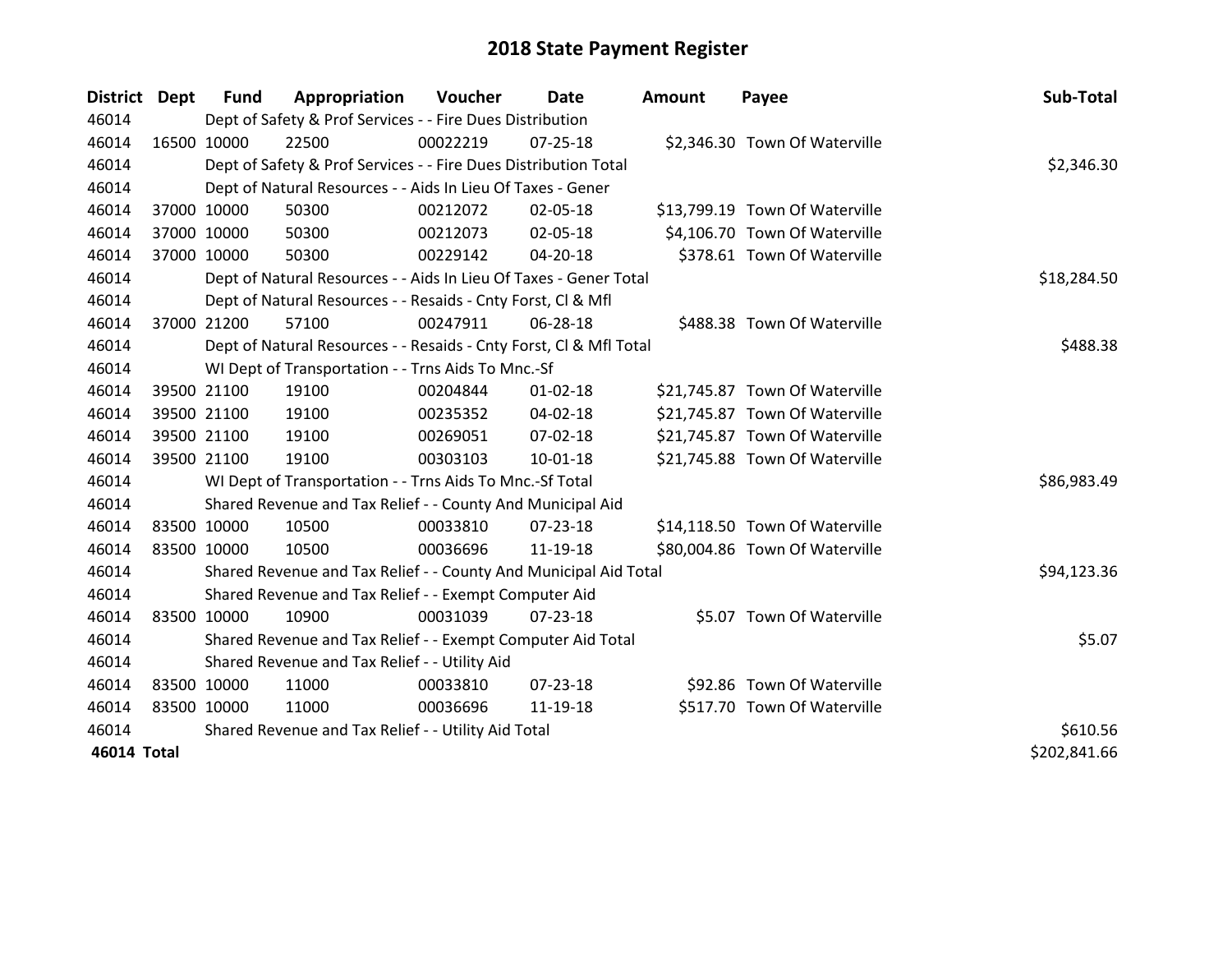| <b>District</b> | Dept        | Fund        | Appropriation                                                      | Voucher  | Date           | <b>Amount</b> | Payee                      | Sub-Total   |
|-----------------|-------------|-------------|--------------------------------------------------------------------|----------|----------------|---------------|----------------------------|-------------|
| 46016           |             |             | Dept of Safety & Prof Services - - Fire Dues Distribution          |          |                |               |                            |             |
| 46016           |             | 16500 10000 | 22500                                                              | 00022220 | 07-25-18       |               | \$1,572.35 Town Of Waubeek |             |
| 46016           |             |             | Dept of Safety & Prof Services - - Fire Dues Distribution Total    |          |                |               |                            | \$1,572.35  |
| 46016           |             |             | Dept of Natural Resources - - Aids In Lieu Of Taxes - Gener        |          |                |               |                            |             |
| 46016           |             | 37000 10000 | 50300                                                              | 00214040 | 02-13-18       |               | \$2,518.81 Town Of Waubeek |             |
| 46016           |             | 37000 10000 | 50300                                                              | 00214041 | $02 - 13 - 18$ |               | \$40.21 Town Of Waubeek    |             |
| 46016           |             | 37000 10000 | 50300                                                              | 00229645 | 04-20-18       |               | \$370.10 Town Of Waubeek   |             |
| 46016           |             |             | Dept of Natural Resources - - Aids In Lieu Of Taxes - Gener Total  |          |                |               |                            | \$2,929.12  |
| 46016           |             |             | Dept of Natural Resources - - Resaids - Cnty Forst, CI & Mfl       |          |                |               |                            |             |
| 46016           |             | 37000 21200 | 57100                                                              | 00247912 | 06-28-18       |               | \$237.15 Town Of Waubeek   |             |
| 46016           |             |             | Dept of Natural Resources - - Resaids - Cnty Forst, Cl & Mfl Total |          |                |               |                            | \$237.15    |
| 46016           |             |             | WI Dept of Transportation - - Trns Aids To Mnc.-Sf                 |          |                |               |                            |             |
| 46016           |             | 39500 21100 | 19100                                                              | 00204845 | $01 - 02 - 18$ |               | \$5,620.12 Town Of Waubeek |             |
| 46016           |             | 39500 21100 | 19100                                                              | 00235353 | 04-02-18       |               | \$5,620.12 Town Of Waubeek |             |
| 46016           |             | 39500 21100 | 19100                                                              | 00269052 | 07-02-18       |               | \$5,620.12 Town Of Waubeek |             |
| 46016           |             | 39500 21100 | 19100                                                              | 00303104 | $10 - 01 - 18$ |               | \$5,620.13 Town Of Waubeek |             |
| 46016           |             |             | WI Dept of Transportation - - Trns Aids To Mnc.-Sf Total           |          |                |               |                            | \$22,480.49 |
| 46016           |             |             | Shared Revenue and Tax Relief - - County And Municipal Aid         |          |                |               |                            |             |
| 46016           |             | 83500 10000 | 10500                                                              | 00033811 | $07 - 23 - 18$ |               | \$741.34 Town Of Waubeek   |             |
| 46016           |             | 83500 10000 | 10500                                                              | 00036697 | 11-19-18       |               | \$4,200.90 Town Of Waubeek |             |
| 46016           |             |             | Shared Revenue and Tax Relief - - County And Municipal Aid Total   |          |                |               |                            | \$4,942.24  |
| 46016           |             |             | Shared Revenue and Tax Relief - - Exempt Computer Aid              |          |                |               |                            |             |
| 46016           |             | 83500 10000 | 10900                                                              | 00031040 | $07 - 23 - 18$ |               | \$69.00 Town Of Waubeek    |             |
| 46016           |             |             | Shared Revenue and Tax Relief - - Exempt Computer Aid Total        |          |                |               |                            | \$69.00     |
| 46016           |             |             | Shared Revenue and Tax Relief - - Utility Aid                      |          |                |               |                            |             |
| 46016           | 83500 10000 |             | 11000                                                              | 00033811 | 07-23-18       |               | \$654.46 Town Of Waubeek   |             |
| 46016           | 83500 10000 |             | 11000                                                              | 00036697 | 11-19-18       |               | \$3,758.55 Town Of Waubeek |             |
| 46016           |             |             | Shared Revenue and Tax Relief - - Utility Aid Total                |          |                |               |                            | \$4,413.01  |
| 46016 Total     |             |             |                                                                    |          |                |               |                            | \$36,643.36 |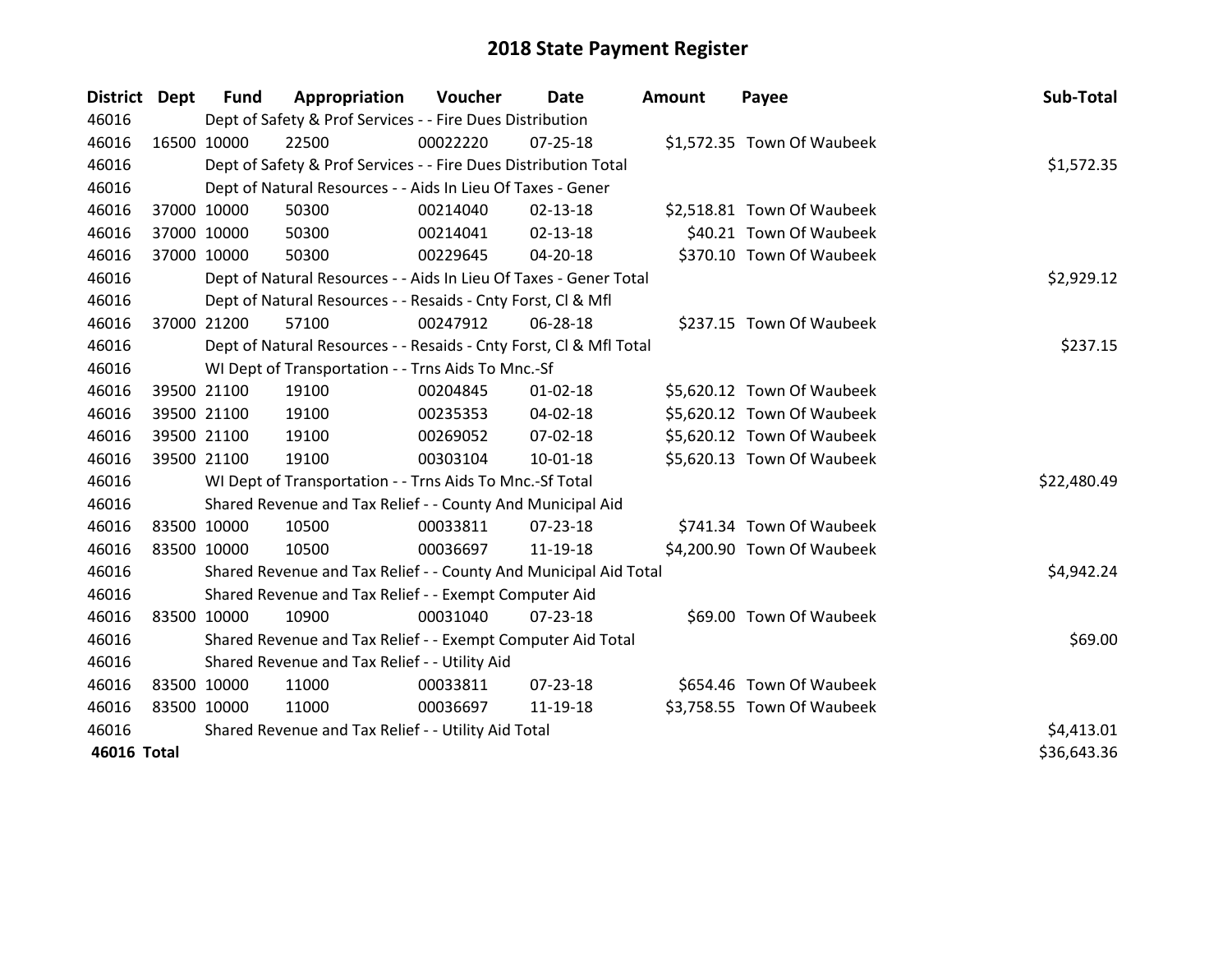| <b>District</b> | Dept        | <b>Fund</b> | Appropriation                                                                   | Voucher    | Date           | <b>Amount</b> | Payee                         | Sub-Total    |
|-----------------|-------------|-------------|---------------------------------------------------------------------------------|------------|----------------|---------------|-------------------------------|--------------|
| 46171           |             |             | Dept of Safety & Prof Services - - Fire Dues Distribution                       |            |                |               |                               |              |
| 46171           |             | 16500 10000 | 22500                                                                           | 00022221   | $07 - 24 - 18$ |               | \$2,966.55 Village Of Pepin   |              |
| 46171           |             |             | Dept of Safety & Prof Services - - Fire Dues Distribution Total                 | \$2,966.55 |                |               |                               |              |
| 46171           |             |             | WI Dept of Transportation - - Hwy Sfty Loc Aid Ffd                              |            |                |               |                               |              |
| 46171           |             | 39500 21100 | 18500                                                                           | 00288479   | 08-28-18       |               | \$3,989.00 Village Of Pepin   |              |
| 46171           |             |             | WI Dept of Transportation - - Hwy Sfty Loc Aid Ffd Total                        |            |                |               |                               | \$3,989.00   |
| 46171           |             |             | WI Dept of Transportation - - Trns Aids To Mnc.-Sf                              |            |                |               |                               |              |
| 46171           |             | 39500 21100 | 19100                                                                           | 00204846   | $01 - 02 - 18$ |               | \$5,873.47 Village Of Pepin   |              |
| 46171           |             | 39500 21100 | 19100                                                                           | 00235354   | 04-02-18       |               | \$5,873.47 Village Of Pepin   |              |
| 46171           |             | 39500 21100 | 19100                                                                           | 00269053   | 07-02-18       |               | \$5,873.47 Village Of Pepin   |              |
| 46171           |             | 39500 21100 | 19100                                                                           | 00303105   | $10 - 01 - 18$ |               | \$5,873.48 Village Of Pepin   |              |
| 46171           |             |             | WI Dept of Transportation - - Trns Aids To Mnc.-Sf Total                        |            |                |               |                               | \$23,493.89  |
| 46171           |             |             | Department of Health Services - - Emergency Medical Services, Ai                |            |                |               |                               |              |
| 46171           |             | 43500 10000 | 11900                                                                           | 00229414   | 08-31-18       |               | \$4,622.87 Village Of Pepin   |              |
| 46171           |             |             | Department of Health Services - - Emergency Medical Services, Ai Total          |            |                |               |                               | \$4,622.87   |
| 46171           |             |             | Department of Health Services - - Prepaid Medical Transport Reimbursement       |            |                |               |                               |              |
| 46171           |             | 43500 10000 | 16300                                                                           | AMBULANCE  | 11-08-18       |               | \$4,266.35 Village Of Pepin   |              |
| 46171           |             |             | Department of Health Services - - Prepaid Medical Transport Reimbursement Total |            |                |               |                               | \$4,266.35   |
| 46171           |             |             | Department of Justice - - Law Enforcement Train, Local                          |            |                |               |                               |              |
| 46171           |             | 45500 10000 | 23100                                                                           | 00053544   | 10-18-18       |               | \$160.00 Village Of Pepin     |              |
| 46171           |             |             | Department of Justice - - Law Enforcement Train, Local Total                    |            |                |               |                               | \$160.00     |
| 46171           |             |             | Shared Revenue and Tax Relief - - County And Municipal Aid                      |            |                |               |                               |              |
| 46171           | 83500 10000 |             | 10500                                                                           | 00033812   | 07-23-18       |               | \$18,759.86 Village Of Pepin  |              |
| 46171           |             | 83500 10000 | 10500                                                                           | 00036698   | 11-19-18       |               | \$102,039.53 Village Of Pepin |              |
| 46171           |             |             | Shared Revenue and Tax Relief - - County And Municipal Aid Total                |            |                |               |                               | \$120,799.39 |
| 46171           |             |             | Shared Revenue and Tax Relief - - Exempt Computer Aid                           |            |                |               |                               |              |
| 46171           | 83500 10000 |             | 10900                                                                           | 00031041   | 07-23-18       |               | \$118.72 Village Of Pepin     |              |
| 46171           | 83500 10000 |             | 10900                                                                           | 00032455   | 07-23-18       |               | \$348.86 Village Of Pepin     |              |
| 46171           |             |             | Shared Revenue and Tax Relief - - Exempt Computer Aid Total                     |            |                |               |                               | \$467.58     |
| 46171 Total     |             |             |                                                                                 |            |                |               |                               | \$160,765.63 |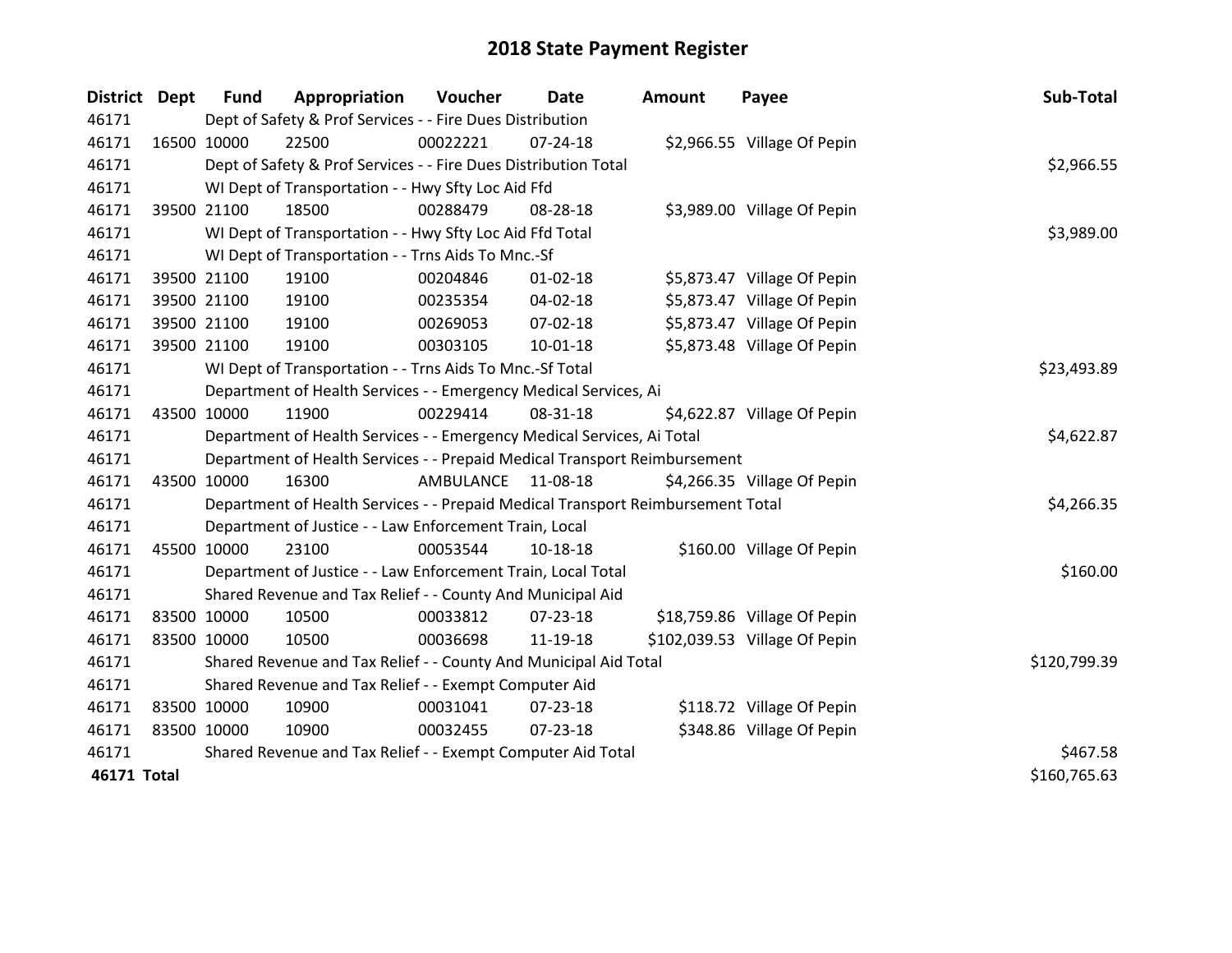| <b>District</b> | Dept  | <b>Fund</b> | Appropriation                                                      | Voucher  | Date           | <b>Amount</b> | Payee                            | Sub-Total   |
|-----------------|-------|-------------|--------------------------------------------------------------------|----------|----------------|---------------|----------------------------------|-------------|
| 46181           |       |             | Dept of Safety & Prof Services - - Fire Dues Distribution          |          |                |               |                                  |             |
| 46181           |       | 16500 10000 | 22500                                                              | 00022222 | $07 - 24 - 18$ |               | \$690.03 Village Of Stockholm    |             |
| 46181           |       |             | Dept of Safety & Prof Services - - Fire Dues Distribution Total    |          |                |               |                                  | \$690.03    |
| 46181           |       |             | Dept of Natural Resources - - Aids In Lieu Of Taxes - Gener        |          |                |               |                                  |             |
| 46181           | 37000 | 10000       | 50300                                                              | 00229759 | $04 - 20 - 18$ |               | \$56.02 Village Of Stockholm     |             |
| 46181           |       |             | Dept of Natural Resources - - Aids In Lieu Of Taxes - Gener Total  |          |                |               |                                  | \$56.02     |
| 46181           |       |             | Dept of Natural Resources - - Resaids - Cnty Forst, CI & Mfl       |          |                |               |                                  |             |
| 46181           | 37000 | 21200       | 57100                                                              | 00247913 | 06-28-18       |               | \$7.60 Village Of Stockholm      |             |
| 46181           |       |             | Dept of Natural Resources - - Resaids - Cnty Forst, Cl & Mfl Total |          |                |               |                                  | \$7.60      |
| 46181           |       |             | WI Dept of Transportation - - Trns Aids To Mnc.-Sf                 |          |                |               |                                  |             |
| 46181           |       | 39500 21100 | 19100                                                              | 00204847 | $01 - 02 - 18$ |               | \$1,116.85 Village Of Stockholm  |             |
| 46181           |       | 39500 21100 | 19100                                                              | 00235355 | $04 - 02 - 18$ |               | \$1,116.85 Village Of Stockholm  |             |
| 46181           |       | 39500 21100 | 19100                                                              | 00269054 | 07-02-18       |               | \$1,116.85 Village Of Stockholm  |             |
| 46181           |       | 39500 21100 | 19100                                                              | 00303106 | $10-01-18$     |               | \$1,116.88 Village Of Stockholm  |             |
| 46181           |       |             | WI Dept of Transportation - - Trns Aids To Mnc.-Sf Total           |          |                |               |                                  | \$4,467.43  |
| 46181           |       |             | Shared Revenue and Tax Relief - - County And Municipal Aid         |          |                |               |                                  |             |
| 46181           |       | 83500 10000 | 10500                                                              | 00033813 | $07 - 23 - 18$ |               | \$2,341.44 Village Of Stockholm  |             |
| 46181           |       | 83500 10000 | 10500                                                              | 00036699 | 11-19-18       |               | \$13,268.19 Village Of Stockholm |             |
| 46181           |       |             | Shared Revenue and Tax Relief - - County And Municipal Aid Total   |          |                |               |                                  | \$15,609.63 |
| 46181           |       |             | Shared Revenue and Tax Relief - - Exempt Computer Aid              |          |                |               |                                  |             |
| 46181           | 83500 | 10000       | 10900                                                              | 00031042 | $07 - 23 - 18$ |               | \$1.01 Village Of Stockholm      |             |
| 46181           |       |             | Shared Revenue and Tax Relief - - Exempt Computer Aid Total        |          |                |               |                                  | \$1.01      |
| 46181 Total     |       |             |                                                                    |          |                |               |                                  | \$20,831.72 |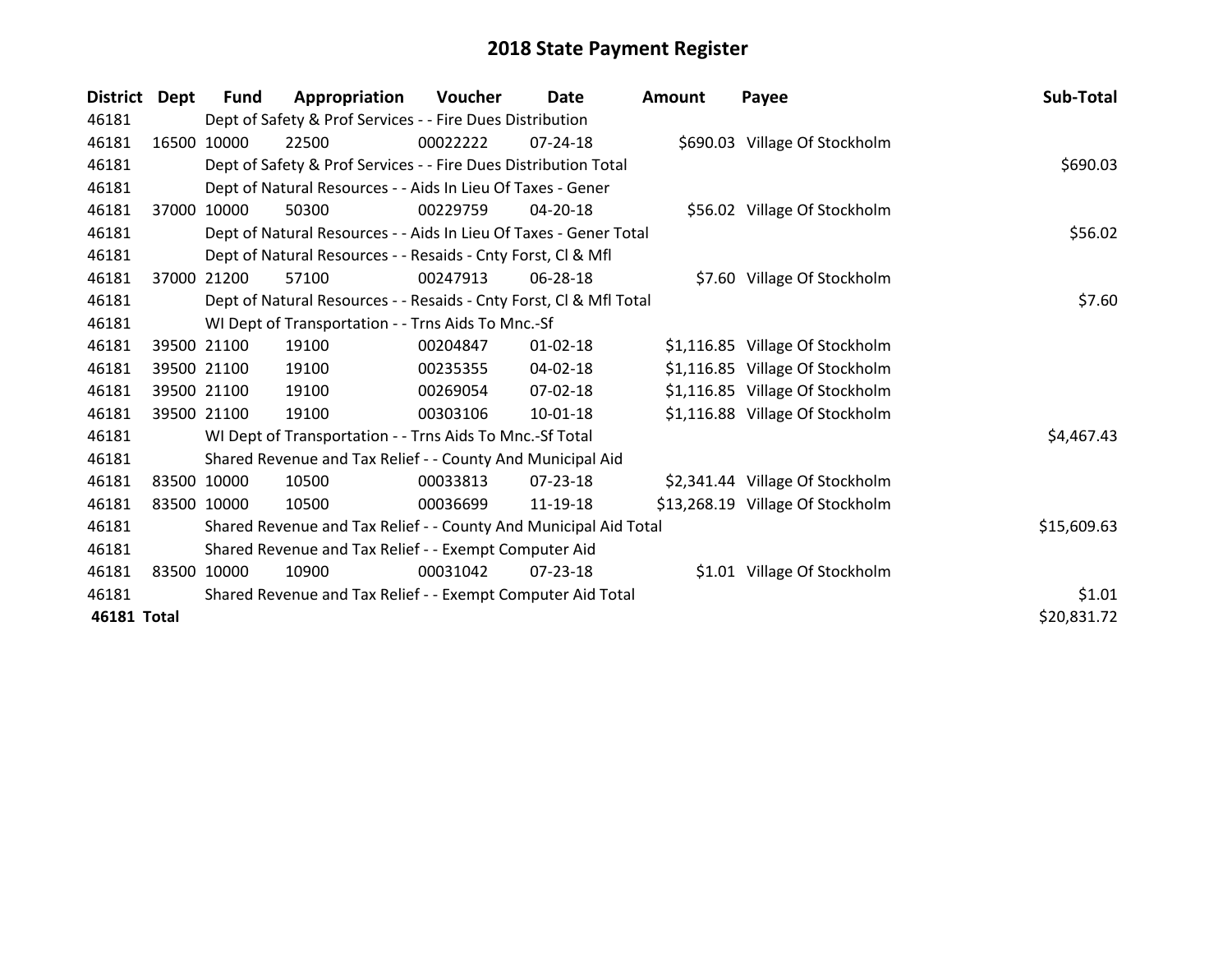| District Dept | <b>Fund</b> | Appropriation                                                                   | Voucher   | <b>Date</b>    | <b>Amount</b> | Payee                       | Sub-Total    |
|---------------|-------------|---------------------------------------------------------------------------------|-----------|----------------|---------------|-----------------------------|--------------|
| 46216         |             | Dept of Safety & Prof Services - - Fire Dues Distribution                       |           |                |               |                             |              |
| 46216         | 16500 10000 | 22500                                                                           | 00022223  | $07 - 24 - 18$ |               | \$4,428.57 City of Durand   |              |
| 46216         |             | Dept of Safety & Prof Services - - Fire Dues Distribution Total                 |           |                |               |                             | \$4,428.57   |
| 46216         |             | WI Dept of Transportation - - Hwy Sfty Loc Aid Ffd                              |           |                |               |                             |              |
| 46216         | 39500 21100 | 18500                                                                           | 00305522  | $10 - 01 - 18$ |               | \$4,000.00 City of Durand   |              |
| 46216         |             | WI Dept of Transportation - - Hwy Sfty Loc Aid Ffd Total                        |           |                |               |                             | \$4,000.00   |
| 46216         |             | WI Dept of Transportation - - Trns Aids To Mnc.-Sf                              |           |                |               |                             |              |
| 46216         | 39500 21100 | 19100                                                                           | 00204848  | $01 - 02 - 18$ |               | \$23,632.89 City of Durand  |              |
| 46216         | 39500 21100 | 19100                                                                           | 00235356  | 04-02-18       |               | \$23,632.89 City of Durand  |              |
| 46216         | 39500 21100 | 19100                                                                           | 00269055  | 07-02-18       |               | \$23,632.89 City of Durand  |              |
| 46216         | 39500 21100 | 19100                                                                           | 00303107  | $10 - 01 - 18$ |               | \$23,632.90 City of Durand  |              |
| 46216         |             | WI Dept of Transportation - - Trns Aids To Mnc.-Sf Total                        |           |                |               |                             | \$94,531.57  |
| 46216         |             | Department of Health Services - - Emergency Medical Services, Ai                |           |                |               |                             |              |
| 46216         | 43500 10000 | 11900                                                                           | 00229329  | 08-31-18       |               | \$5,002.45 City of Durand   |              |
| 46216         |             | Department of Health Services - - Emergency Medical Services, Ai Total          |           |                |               |                             | \$5,002.45   |
| 46216         |             | Department of Health Services - - Prepaid Medical Transport Reimbursement       |           |                |               |                             |              |
| 46216         | 43500 10000 | 16300                                                                           | AMBULANCE | 11-08-18       |               | \$6,954.73 City of Durand   |              |
| 46216         |             | Department of Health Services - - Prepaid Medical Transport Reimbursement Total |           |                |               |                             | \$6,954.73   |
| 46216         |             | Department of Justice - - Law Enforcement Train, Local                          |           |                |               |                             |              |
| 46216         | 45500 10000 | 23100                                                                           | 00044390  | $04-11-18$     |               | \$2,549.30 City of Durand   |              |
| 46216         | 45500 10000 | 23100                                                                           | 00052404  | $10 - 01 - 18$ |               | \$800.00 City of Durand     |              |
| 46216         |             | Department of Justice - - Law Enforcement Train, Local Total                    |           |                |               |                             | \$3,349.30   |
| 46216         |             | Department of Administration - - Federal Aid, Local Assistance                  |           |                |               |                             |              |
| 46216         | 50500 10000 | 74300                                                                           | 00086508  | 08-21-18       |               | \$162,394.03 City of Durand |              |
| 46216         | 50500 10000 | 74300                                                                           | 00088032  | 09-12-18       |               | \$127,167.52 City of Durand |              |
| 46216         | 50500 10000 | 74300                                                                           | 00091449  | 11-05-18       |               | \$154,741.62 City of Durand |              |
| 46216         |             | Department of Administration - - Federal Aid, Local Assistance Total            |           |                |               |                             | \$444,303.17 |
| 46216         |             | Shared Revenue and Tax Relief - - Expenditure Restraint Program                 |           |                |               |                             |              |
| 46216         | 83500 10000 | 10100                                                                           | 00033814  | 07-23-18       |               | \$13,621.05 City of Durand  |              |
| 46216         |             | Shared Revenue and Tax Relief - - Expenditure Restraint Program Total           |           |                |               |                             | \$13,621.05  |
| 46216         |             | Shared Revenue and Tax Relief - - County And Municipal Aid                      |           |                |               |                             |              |
| 46216         | 83500 10000 | 10500                                                                           | 00033814  | 07-23-18       |               | \$69,843.53 City of Durand  |              |
| 46216         | 83500 10000 | 10500                                                                           | 00036700  | 11-19-18       |               | \$388,825.30 City of Durand |              |